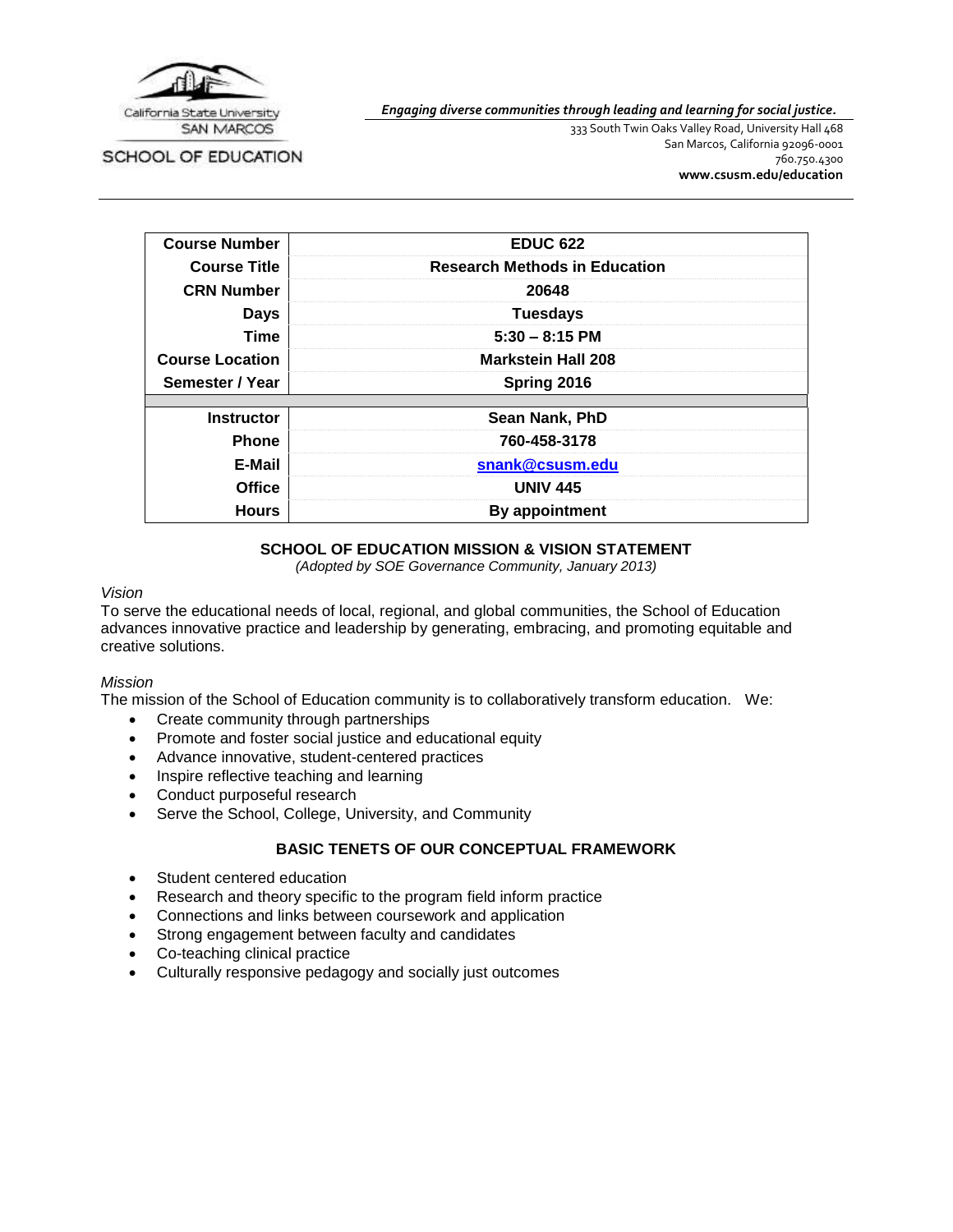# **TABLE OF CONTENTS**

| Required Texts Assigned texts and readings must be brought to all class sessions. 3 |  |
|-------------------------------------------------------------------------------------|--|
|                                                                                     |  |
|                                                                                     |  |
|                                                                                     |  |
|                                                                                     |  |
|                                                                                     |  |
|                                                                                     |  |
|                                                                                     |  |
|                                                                                     |  |
|                                                                                     |  |
|                                                                                     |  |
|                                                                                     |  |
|                                                                                     |  |
|                                                                                     |  |
|                                                                                     |  |
|                                                                                     |  |
|                                                                                     |  |
|                                                                                     |  |
|                                                                                     |  |
| PSLO 3: INTEGRATE RESEARCH - GRADUATION WRITING ASSESSMENT REQUIREMENT RUBRIC.18    |  |
| RUBRIC USED TO EVALUATE STUDENT SUBMISSIONS TO SATISFY THE GWAR 20                  |  |
|                                                                                     |  |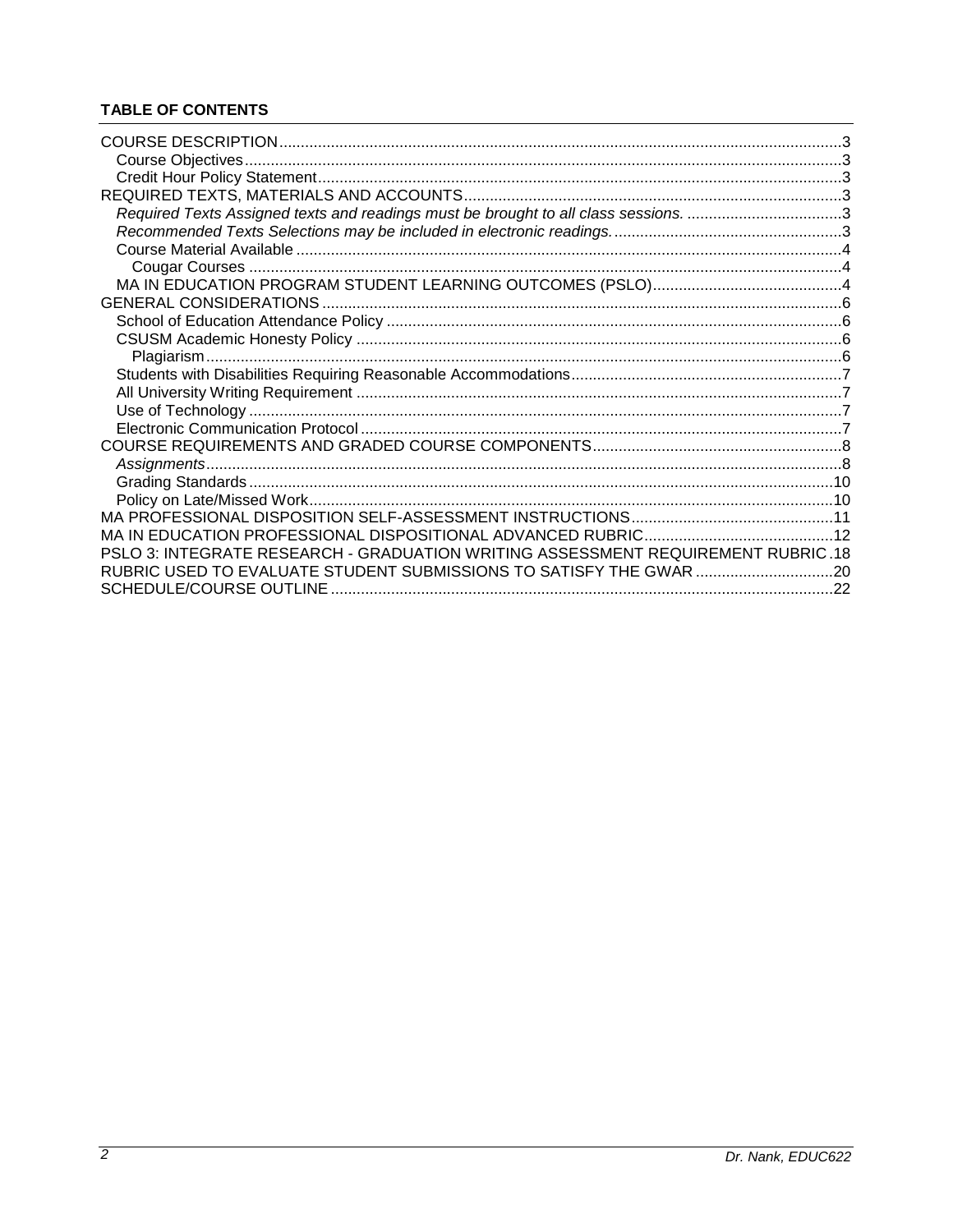## **COURSE DESCRIPTION**

<span id="page-2-0"></span>This core course is designed to introduce educational practitioners to the fields of educational research and evaluation. We will explore quantitative and qualitative methods of designing and conducting research in the context of educational settings. We will further examine measurement, assessment, common statistical techniques and methods for critiquing research and program evaluation studies.

### <span id="page-2-1"></span>**Course Objectives**

This course enables students to become effective, confident creators and consumers of research by providing a foundation of knowledge in the area of research methods that will enable them to read research and program evaluation reports with enough understanding to determine a study's merits.

Students will write a research proposal, which could lead to development of the first three chapters of their MA thesis.

During the course, students will increase: understanding of various research methodologies and statistical techniques; ability to interpret, summarize, and critique educational research; and skills in planning to conduct research.

Therefore students will:

- Develop a working understanding of research methods and designs for educational settings;
- Enhance their practical understanding of both quantitative and qualitative research methods;
- Be able to analyze the strengths and limitations of educational research studies;
- Be able to determine the appropriate use of educational research in addressing student achievement issues in schools.
- Be able to refer to appropriate sources to find the answers to research and evaluation problems and produce a comprehensive review of the literature.
- Develop a working understanding of descriptive and inferential statistical techniques;
- Design a proposal for a research study; and
- Utilize correct APA style writing and citations.

### <span id="page-2-2"></span>**Credit Hour Policy Statement**

In all master course work, it is expected that for every one hour of contact time, you will complete approximately two to three hours of work outside of class. For EDUC 622, a 3-credit class, expect 6-9 hours of homework each week. Please plan accordingly.

### **REQUIRED TEXTS, MATERIALS AND ACCOUNTS**

#### <span id="page-2-4"></span><span id="page-2-3"></span>*Required Texts Assigned texts and readings must be brought to all class sessions.*

- American Psychological Association*.* (2009). *Publication manual of the American Psychological Association, 6 th Ed.* Washington, DC: APA.
- Mertler, C.A. and Charles, C.M. (2010). *Introduction to educational research. 7th Ed.* Boston: Pearson Publishing.

Nank, S. D. (2011). *Testing over teaching: Mathematics education in the 21st century.* Chicago, IL: Discovery Association Publishing House.

\* Several other readings are required and will be available for download.

\* You must have access to Excel 2007 for Windows. This is available on campus, if no other access.

<span id="page-2-5"></span>*Recommended Texts Selections may be included in electronic readings.* 

Agar, M. H. (1996). *The professional stranger.* (2<sup>nd</sup> ed.). San Diego, CA: Academic Press.

Cresswell, J. W. (2007). *Educational research: Planning, conducting and evaluating quantitative and qualitative research, 3rd Ed.* NY: Prentice Hall.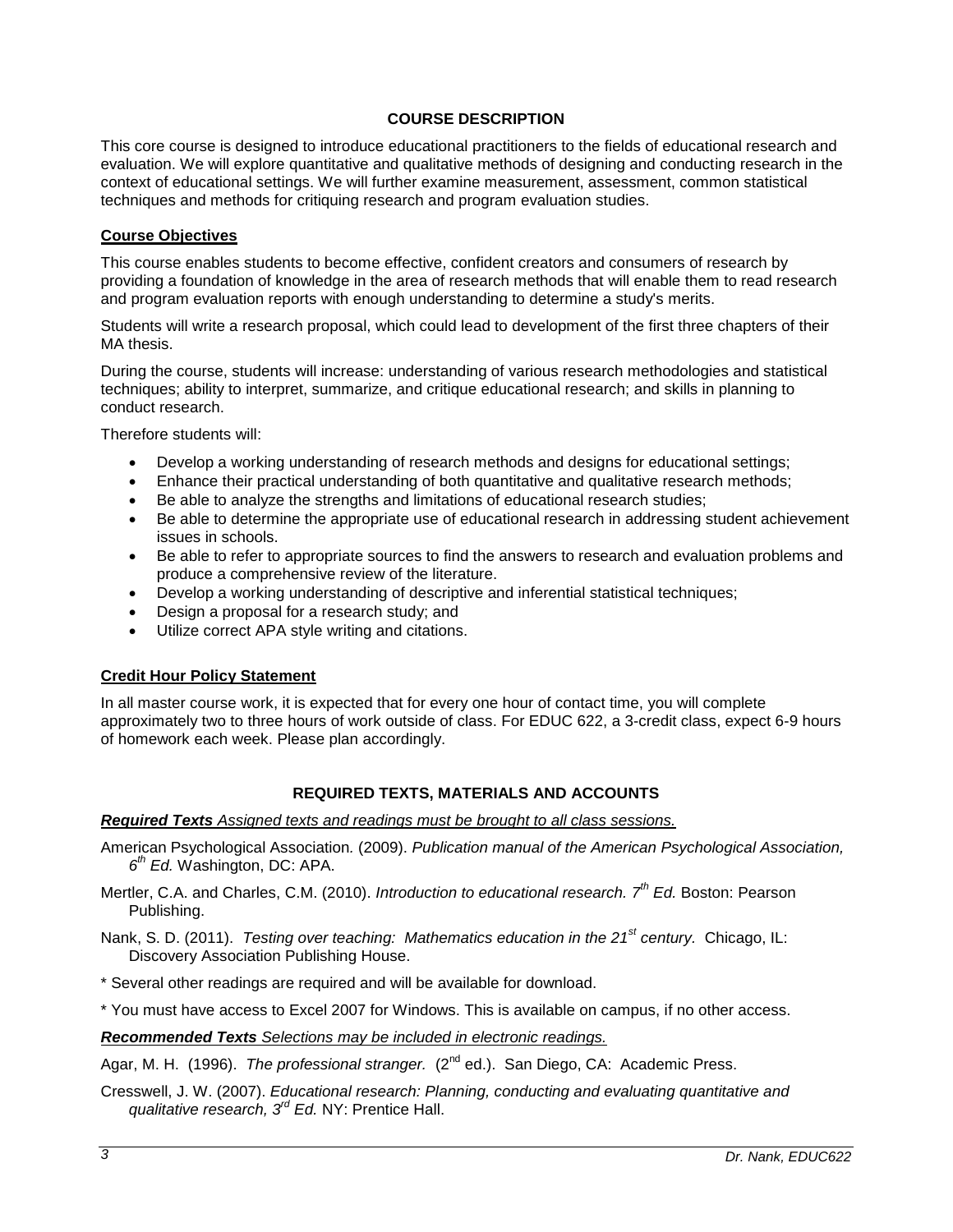- Erickson, F. (1986). Qualitative methods in research on teaching. In M. Wittrock (Ed.), Handbook of research on teaching (3<sup>rd</sup> ed., pp. 119-161). New York, NY: Macmillan.
- Geertz, C. (1973). Thick description: Toward an interpretive theory of culture. In Interpretation of cultures (pp. 3-30). New York, NY: Basic Books.
- Hammersley, M. & Atkinson, P. (1995). *Ethnography: Principles in practice.* (2<sup>nd</sup> ed.). New York, NY: Routledge.
- Hubbard, R. S. and Power, B. M. (1999). *Living the question: A guide for teacher researchers.* NY: Stenhouse.
- Kliebard, H. M. (1982). Curriculum theory as metaphor. Theory into practice, 21, (1), 11-17.

To stay updated regarding educational issues that impact teaching, learning and leadership, you are urged to read current publications in the field. Some examples include: *Educational Leadership; The Journal of Special Education; Language Arts; Science and Children; Teaching Children Mathematics; Democracy & Education; Phi Delta Kappan; Teaching Tolerance;* and *Rethinking Schools.*

## <span id="page-3-1"></span><span id="page-3-0"></span>**Course Material Available**

## **Cougar Courses**

Your assignments, syllabus, supplemental materials, current grades, and folders for turning in assignments are all accessible via your Cougar Courses portal. There will also be videos and links to supplement your activities during the course.

# **MA IN EDUCATION PROGRAM STUDENT LEARNING OUTCOMES (PSLO)**

<span id="page-3-2"></span>The Master of Arts in Education Program assesses 4 Program Student Learning Outcomes (PSLO):

## **PSLO 1: Professional Dispositions** (EDUC 622)

Demonstrate interaction and communication skills that reflect professional dispositions and ethics, such as respect for diversity, educational equity, collaboration, and social justice.

**PSLO 2: Leadership Skills** (EDUC 602 or EDAD 618B)

Apply leadership skills in social justice and equity to advance the profession.

**PSLO 3: Analyze Research** (EDUC 622)

Analyze educational and/or professional research.

**PSLO 4: Integrate Research** (EDUC 698)

Integrate research and evidence-based practices into educational and professional settings.

## EDUC 622 addresses Program Student Learning Outcomes 1 and 3:

## **PSLO 1: Professional Dispositions**

*Demonstrate interaction and communication skills that reflect professional dispositions and ethics, such as respect for diversity, educational equity, collaboration, and social justice.*

Assessing a candidate's dispositions within a professional preparation program is recognition that teaching and working with learners of all ages requires not only specific content knowledge and pedagogical skills, but positive attitudes about multiple dimensions of the profession. The School of Education has identified six dispositions – social justice and equity, collaboration, critical thinking, professional ethics, reflective teaching and learning, and life-long learning — and developed an assessment rubric. For each dispositional element, there are four levels of performance at the Master's level - *unacceptable*, *approaches target, meets target*, and *advanced target*. The description and rubric for the four levels of performance offer measurable behaviors and examples.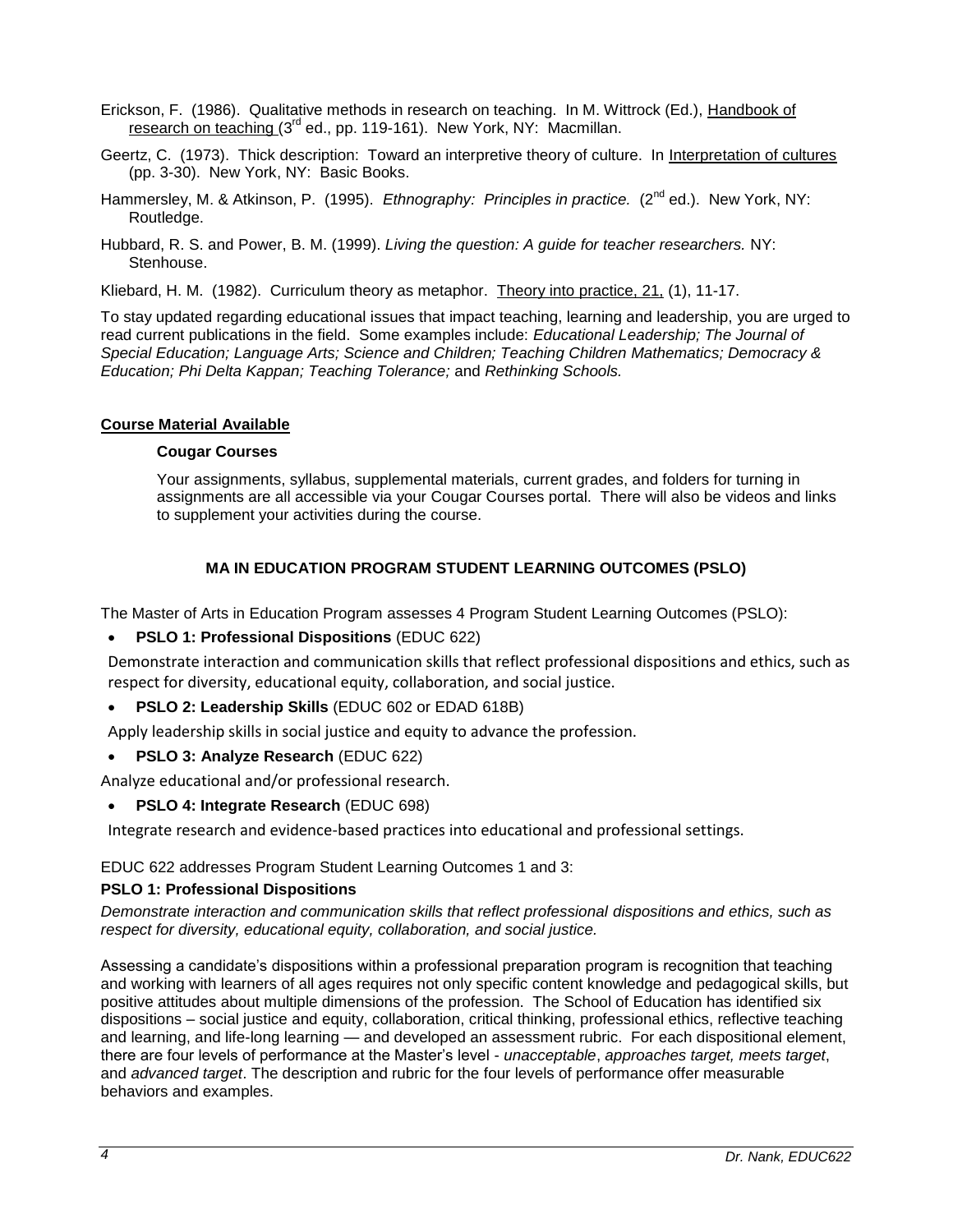The assessment is designed to provide candidates with ongoing feedback for their growth in professional dispositions and includes self-assessments by the candidate. The dispositions and rubric are presented, explained and assessed in EDUC 622: Research Methods in Education, a required course for the MA in Education. Based upon assessment feedback candidates will compose a reflection and an action plan for improvement. Candidates are expected to meet the level of *advanced target*.

In the MA in Education Program PSLO 1 is assessed using a Professional Disposition Rubric in EDUC 622: Research Methodology in Education. The rubric is provided at the end of the EDUC 622: Research Methodology in Education course syllabus. The assessment includes three components:

- 1. Candidate Self-Assessment Week 3
- 2. Instructor Assessment Week 6
- 3. Professional Disposition Action Plan Week 9.

By week 3 of EDUC 622, the candidate's self-assessment includes a 1-4 score for all 6 Professional Disposition areas with 2 examples of behavioral evidence of each score. The course instructor assessment includes a 1-4 score for each Professional Disposition Areas by week 6 of EDUC 622. By week 9 candidates review their original self-assessment and the instructor rating and write a Professional Disposition Action Plan for improvement (especially for any area that was scored less than 4 by candidate or instructor). The Professional Disposition Action Plan includes 1 written paragraph identifying an area of growth, steps for improvement and data that will be collected for evidence of improvement. Additional paragraphs required for any Professional Disposition Area that is scored below 4 by candidate or instructor. Candidates must complete PSLO 1 before advancing to candidacy and enrolling in EDUC 698. See Professional Disposition Rubric below. Note due dates will change to reflect schedule for summer or intersession courses.

## **PSLO 3: Analyze Research**

*Analyze educational and/or professional research.*

In EDUC 622: Research Methods in Education, candidates complete a formal paper to summarize and critique an empirical research study. Instructors evaluate the assignment with the use of the Graduate Writing Assessment Requirement (GWAR) Rubric. The GWAR Rubric is provided at the end of the EDUC 622 syllabus. Candidates have three attempts to pass PSLO 3 with a minimum of 12 out of 16 points on the GWAR Rubric. Two opportunities will be available in EDUC 622. The first opportunity is provided in the first 6 weeks in EDUC 622 with feedback provided by week 8. And if necessary a second opportunity is provided before week 12 of the semester with feedback by week 14. If the candidate needs a third opportunity the candidate needs to make arrangement with their culminating experience committee chairperson and the coordinator of the program. PSLO 3 must be completed prior to advancing to candidacy and enrolling in EDUC 698. Note due dates will change to reflect schedule for summer or intersession courses.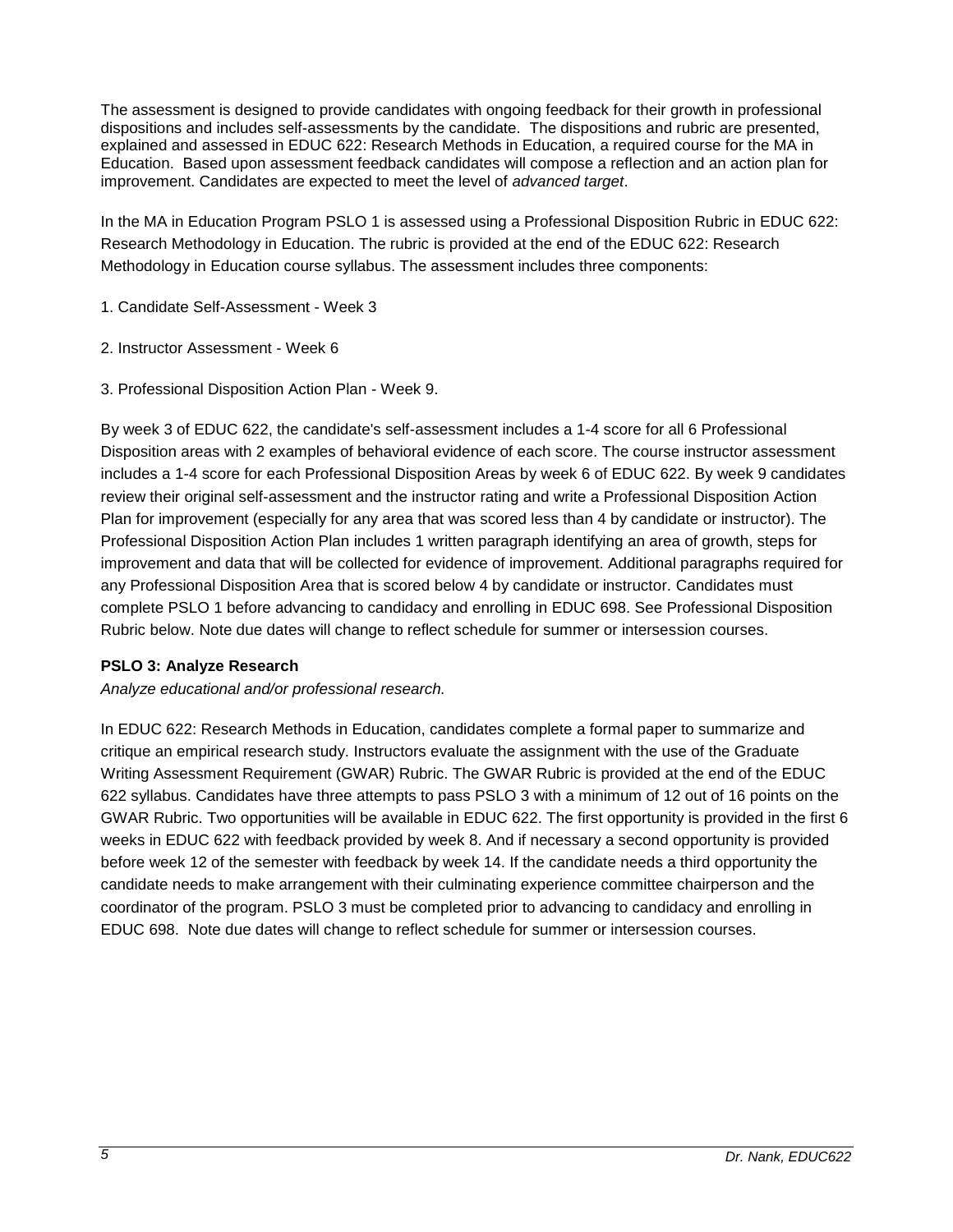# **GENERAL CONSIDERATIONS**

## <span id="page-5-1"></span><span id="page-5-0"></span>**School of Education Attendance Policy**

Due to the dynamic and interactive nature of courses in the School of Education, all students are expected to attend all classes and participate actively. At a minimum, students must attend more than 80% of class time, or s/he may not receive a passing grade for the course at the discretion of the instructor. *Individual instructors may adopt more stringent attendance requirements*. Should the student have extenuating circumstances, s/he should contact the instructor as soon as possible. *(Adopted by the COE [SoE] Governance Community, December, 1997).*

*Course-Specific Participation and Attendance Policy:* This course approaches content in a variety of ways. Structured interactions, group processes, oral presentations, guided discussion of readings, and peer review exercises are the norm. Students are expected to have read assigned materials by the date indicated in the syllabus, and should come prepared to discuss readings individually or in variously structured groups. The degree of your engagement in these processes forms the basis for points assigned in the *participation* category.

Due to the fast paced and highly interactive nature of the course, regular attendance and full participation are expected; teaching and learning is difficult (if not impossible) if one is not present for and engaged in the process. Therefore, the above SoE Attendance Policy is amplified as follows:

- Missing more than two class meetings will result in one letter-grade reduction from your final course grade; in other words, -10 points from your total count. A third absence will result in failure of the course, per SoE policy.
- Arriving late or leaving early on two occasions will be considered the equivalent of one absence.
- Up to 5 points may be recovered by a make-up assignment. The instructor will craft an assignment relevant to the missed day. Expect the task to be at minimum equivalent in time commitment to the missed session (3 hours).

Inform the instructor *prior* to an absence. Notification of absence does not warrant an excuse.

## <span id="page-5-2"></span>**CSUSM Academic Honesty Policy**

Students will be expected to adhere to standards of academic honesty and integrity, as outlined in the Student Academic Honesty Policy. All assignments must be original work, clear and error-free. All ideas/material that are borrowed from other sources must have appropriate references to the original sources. Any quoted material should give credit to the source and be punctuated accordingly.

Academic Honesty and Integrity: Students are responsible for honest completion and representation of their work. Your course catalog details the ethical standards and penalties for infractions. There will be zero tolerance for infractions. If you believe there has been an infraction by someone in the class, please bring it to the instructor's attention. The instructor reserves the right to discipline any student for academic dishonesty, in accordance with the general rules and regulations of the university. Disciplinary action may include the lowering of grades and/or the assignment of a failing grade for an exam, assignment, or the class as a whole.

Incidents of Academic Dishonesty will be reported to the Dean of Students. Sanctions at the University level may include suspension or expulsion from the University.

Refer to the full Academic Honesty Policy at:

<span id="page-5-3"></span>[http://www.csusm.edu/policies/active/documents/Academic\\_Honesty\\_Policy.html](http://www.csusm.edu/policies/active/documents/Academic_Honesty_Policy.html)

## **Plagiarism**

As an educator, it is expected that each candidate (course participant) will do his/her own work, and contribute equally to group projects and processes. Plagiarism or cheating is unacceptable under any circumstances. If you are in doubt about whether your work is paraphrased or plagiarized see the Plagiarism Prevention for Students website [http://library.csusm.edu/plagiarism/index.html.](http://library.csusm.edu/plagiarism/index.html) If there are questions about academic honesty, please consult the University catalog.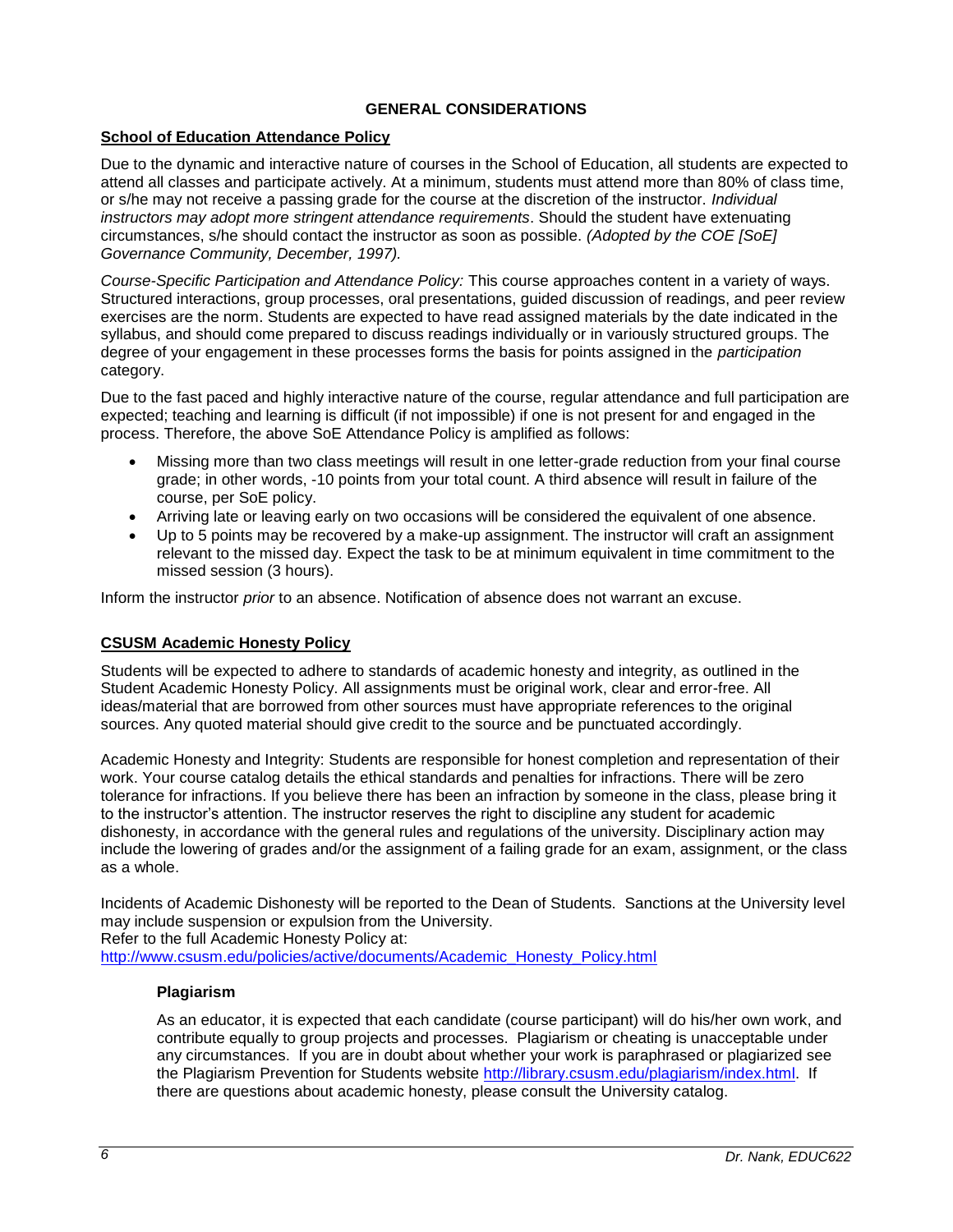## <span id="page-6-0"></span>**Students with Disabilities Requiring Reasonable Accommodations**

Students with disabilities who require reasonable accommodations must be approved for services by providing appropriate and recent documentation to the Office of Disabled Student Services (DSS). This office is located in Craven Hall 4300, and can be contacted by phone at (760) 750-4905, or TTY (760) 750- 4909. Students authorized by DSS to receive reasonable accommodations should meet with their instructor during office hours or, in order to ensure confidentiality, in a more private setting.

# <span id="page-6-1"></span>**All University Writing Requirement**

The California State University maintains a Graduation Writing Assessment Requirement (GWAR) for master's students, to be completed before Advancement to Candidacy can be approved. A student may satisfy the graduate writing requirement in one of two ways: an acceptable standardized test score, or a paper that receives a passing score as described in the GWAR rubric. Toward the goal of providing opportunity for graduate students in the School of Education to satisfy the writing requirement, all papers in all graduate classes must adhere to the rules of style (for writing and format style) detailed in the *Publication Manual of the American Psychological Association, 6th ed.* (2009). This is a required textbook for all CSUSM SoE graduate courses.

# *Course-Specific Graduate Writing Assessment Requirement (GWAR)*

In the School of Education at CSUSM, students complete the Graduate Writing Assessment Requirement (GWAR) through the submission of the *Article Critique* in EDUC 622. The student's writing in this assignment must demonstrate graduate level skills in (1) style and format, (2) mechanics, (3) content and organization, and (4) integration and critical analysis. The paper will be scored using a 4-point rubric in each of the aforementioned four areas. The minimal acceptable combined score from all of the four sections is 10 points, with no scores of "1" on any section, resulting in a minimum of a 2.5 average for all sections. The GWAR Rubric-based assessment of this paper will not directly impact your course grade; however you cannot be advanced to candidacy for your MA without arranging with the SoE to resubmit an equivalent writing sample. The GWAR Rubric is attached to this syllabus.

## <span id="page-6-2"></span>**Use of Technology**

Candidates (Course participants) are expected to demonstrate competency in the use of various forms of technology (i.e. word processing, electronic mail, Moodle, use of the Internet, and/or multimedia presentations). Specific requirements for course assignments with regard to technology are at the discretion of the instructor. Keep a digital copy of all assignments for use in your teaching portfolio. All assignments will be submitted online, and some will be submitted in hard copy as well. Details will be given in class.

## <span id="page-6-3"></span>**Electronic Communication Protocol**

Electronic correspondence is a part of your professional interactions. If you need to contact the instructor, email is often the easiest way to do so. It is my intention to respond to all received e-mails in a timely manner. Please be reminded that e-mail and on-line discussions are a very specific form of communication, with their own nuances and etiquette. For instance, electronic messages sent in all upper case (or lower case) letters, major typos, or slang, often communicate more than the sender originally intended. With that said, please be mindful of all e-mail and on-line discussion messages you send to your colleagues, to faculty members in the School of Education, or to persons within the greater educational community. All electronic messages should be crafted with professionalism and care.

Things to consider:

- Would I say in person what this electronic message specifically says?
- How could this message be misconstrued?
- Does this message represent my highest self?
- Am I sending this electronic message to avoid a face-to-face conversation?

In addition, if there is ever a concern with an electronic message sent to you, please talk with the author in person in order to correct any confusion.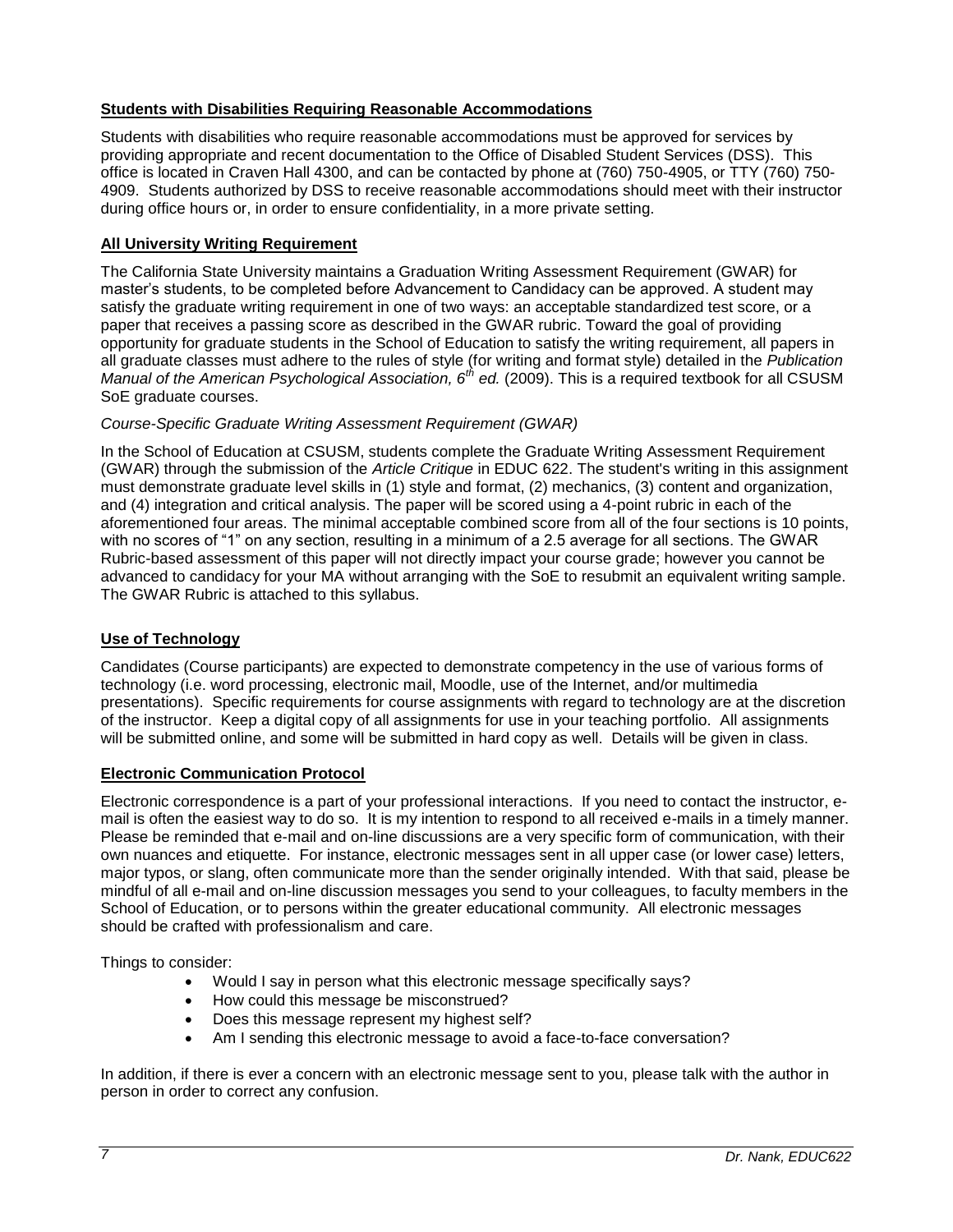## **COURSE REQUIREMENTS AND GRADED COURSE COMPONENTS**

## <span id="page-7-1"></span><span id="page-7-0"></span>*Assignments*

All assignments are due on the dates indicated. Assignments *must* be submitted via Cougar Courses, double-spaced, and with standard margins, and adhere to style and formatting guidelines of APA 6<sup>th</sup> ed., as appropriate to the assignment. It is expected that all assignments will reflect graduate-level expectations for composition and exposition. Use of electronic spelling and grammar checking is encouraged. The Writing Center is available for support (Kellogg Library 1103, 760-750-4168).

*Weekly Homework and Class Participation (30 points)*. As graduate students, you are expected to take an active role in class and class activities. The quality of this course rests on the quality of YOUR participation. Toward this end, you are expected to attend every face-to-face class meeting; arrive fully prepared for classroom activity (i.e. homework is completed); and participate wholly in classroom and online dialogue including peer review activity. Each reading assignment will require a corresponding response, intended to provide an opportunity for brief personal review, digestion, and self-assessment of the content. These will usually be completed online, one per chapter read. The statistical reasoning content, studied online, is included in this grade.

*Annotated Bibliographies (10 points)*. Because your ability to find and use published literature is paramount to your understanding of research methods, you will be reading, summarizing, and interpreting a variety of published research studies. This practice will prepare you for the literature review portion of any research project and strengthen your critical analysis skills as a consumer of published research.

Four annotated bibliographies will be submitted, each with 5 resources related to the topic of your research proposal. The majority of each bibliography must be empirical research studies. The annotation for these studies will state briefly the research questions(s), the methodology, the research setting and participants, the methods for collecting data, the methods for analyzing data, and the findings. A few comments/critique of the research is appropriate, as are personal notes, such as quotes (with page numbers) that you predict you might use in future writing.

*Article Critique (20 points)*. For one article in particular, you will summarize then critique the research. The critique is not a reaction to the article or the material in it. It is not an explanation of the material, nor an amplification of it. Nor is the critique an editorial, a defense of the material from your standpoint. The article critique is (a.) a summary of the research methods and findings, and (b.) your evaluation of the article and how it is presented to you.

- Write a 4-6 page (maximum!) paper based on your summary and critique. You will be marked down if longer than 6 pages; brevity and concision are valued in this writing genre.
- Report the name of the journal, author(s), and title of the article *only* in a Reference section, save for minimal and introduction in the paper, i.e. the normal APA citational style that acknowledges author's last name and year of publication.
- The summary must include the research problem/questions; highlights of the literature review; name of the design methodology; participants and setting; key elements of the methods for data collection and data analysis; the findings of the research; and a restatement of the author's recommendations (e.g. why the findings are important to educators, how the findings can inform education, …).
- After this summary, complete a thoughtful critique, focusing on what you believe to be the strengths *and* weaknesses of the research. That is, the validity and reliability of the data, the methods to collect, the methods to analyze, and concerns about bias in findings and/or conclusions.

This article critique will also be assessed for your Graduate Writing Assessment Requirement (GWAR).

*Research Proposal (40 points)*. To prepare you for future research, you will complete key components of a research proposal. These key components will include: Title Page, Table of Contents, Chapter 1: Statement of Problem *(outlined)*, Chapter 2: Literature Review, Chapter 3: Methodology *(outlined)*, and References. Other than the outlined portions, the proposal must conform to the APA 6<sup>th</sup> edition style guide throughout.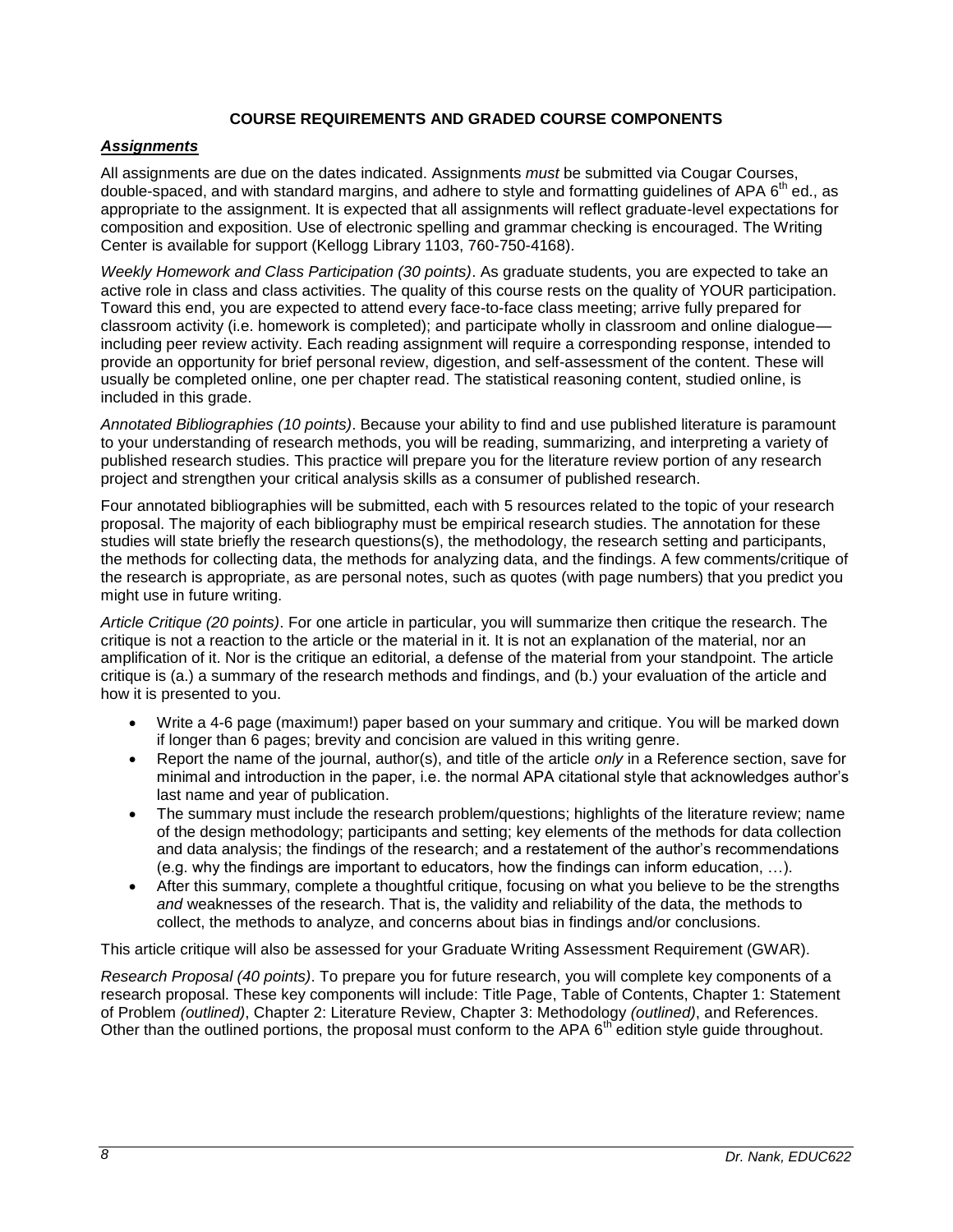For some students, this research proposal might lead directly to the Culminating Experience for their MA in Education. This proposal should be considered no more than a *draft* of the first three chapters your Masters thesis or project. It is strongly encouraged that upon completion of this draft, it is taken to your Chair for discussion and feedback. They will let you know when you are ready to submit your formal proposal, acceptance of which allows for your Advancement to Candidacy and enrollment in EDUC 698.

The School of Education (SoE) provides a rubric as an *optional* guide for your writing of each chapter of your final research/project thesis. For this class, you are encouraged to read this rubric before you begin writing, and then revisit it as you make revisions to your chapters in order to help you self-assess. You are also *strongly* encouraged to develop a peer-writing group to get feedback from others during your writing. Remember, *the key to good writing is rewriting*.

Specific details and requirements of the *Research Proposal*:

- *Chapter One: Introduction & Statement of Problem*. Chapter 1 is the Statement of the Problem of the Research Proposal and it should begin with a "Narrative hook" to introduce the topic. Expand that narrative to include the purpose statement and research question(s) following the guidance of Creswell (2012) on pages 64-75 & 122-135 [supplemental reading materials]. Chapter 1 should include the following components: background information, statement of the problem, purpose of study, rationale, research questions, significance of study, applications, limitations, definition of terms and a summary paragraph leading into the *Literature Review*. Your writing should "flow" and so each of the aforementioned components should not necessarily define the structure of the chapter. However, each component should be present. See the SoE Chapter 1 Thesis Rubric for more guidance.
- *Chapter Two: Literature Review.* The Literature Review is a critical and in-depth evaluation of previous research; it serves not only as a summary and critique, but also **synthesis** of the research particular to your area of study.

Your review of literature should be organized around common themes that you found in your research articles, not organized simply as a sequence of individual articles. You should write about the articles within the subheadings of your common themes. You are writing one overview of all of the articles together, not each one separately. Remember to discuss common themes or threads that run through all or some of the papers; do not have one separate paragraph about each paper. If a paper included something unique and significant, you can certainly discuss it.

Follow correct guidelines for citation; be sure to give the authors credit if you take something directly from their paper. Use quotation marks and include the page number when you use an exact quote.

Ensure that the **all** of the reviewed articles were the reports of empirical research conducted by the author(s), and that the majority of articles referenced in this chapter are primary sources. How do you know if it was empirical research? The authors will state the guiding research question(s), how they collected and analyzed data, and the results, implications and conclusions.

The Literature Review should have an introduction that ties the review of literature to your research question. The body of the chapter should be organized by underlying themes or threads (subtopics) that your articles address. You should have a summary at the end that summarizes the review of literature and how it is linked to your research question, and which leads the reader into the *Methodology*. See the SoE Chapter 2 Thesis Rubric for more guidance.

 *Chapter Three: Methodology.* Although only an outline, a quality response to this chapter is important; it is your opportunity to demonstrate what you know about designing a research study. Be thorough. Your methodology chapter will consist of an introduction to the chapter, description of your methodological design, description of the research participants and setting, the data to be collected, instruments and procedures for data collection, the methods for data analysis, and a summary. See the SoE Chapter 3 Thesis Rubric for more guidance.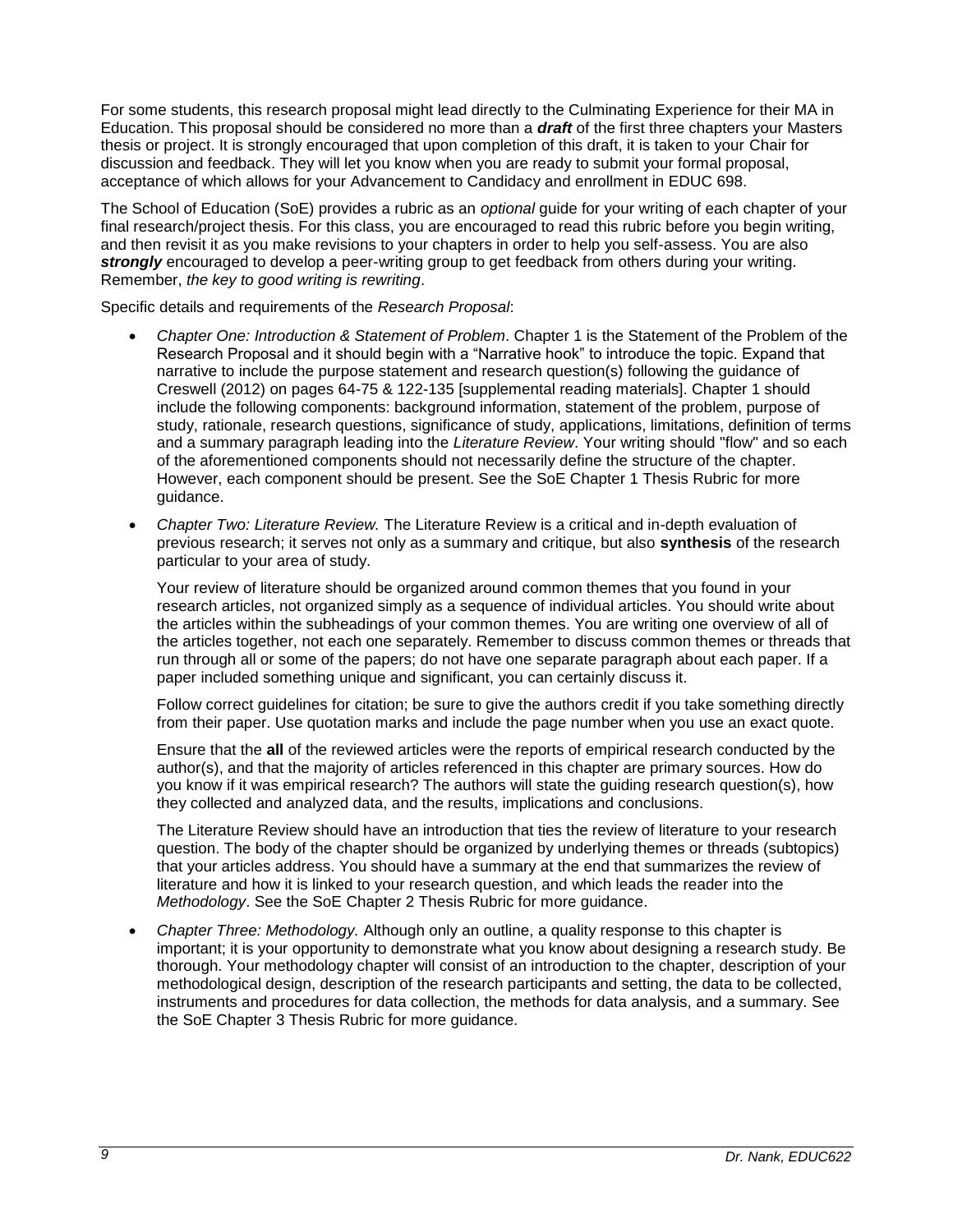## <span id="page-9-0"></span>**Grading Standards**

Grades will be based on the following grading scale:

The course is writing intensive, and success depends on keeping pace with course writing structures and due dates. As such, work submitted late, but within one week of the due date will be reduced by one letter grade. Work received over one week late will be recorded at half the graded value. *Note:* assignments are due whether or not you are present in class that day.

Each written assignment will be graded approximately 80% on content and context (detail, logic, synthesis of information, depth of analysis, etc.), and 20% on mechanics (grammar, syntax, spelling, format, uniformity of citation, etc.).

| A | .                   |           | $90 - 100\%$ |
|---|---------------------|-----------|--------------|
| B | 1.1.1.1.1.1.1.1.1.1 |           | $80 - 89%$   |
| C |                     |           |              |
| D | 1.1.1.1.1.1.1.1.1   |           | $60 - 69%$   |
| F |                     | Below 60% |              |
|   |                     |           |              |

## <span id="page-9-1"></span>**Policy on Late/Missed Work**

Missing work will be assigned zero points. Late work will be accepted. However, every day the work is late, 10% will be deducted from the assignment grade. After 10 days, the assignment will be worth zero points.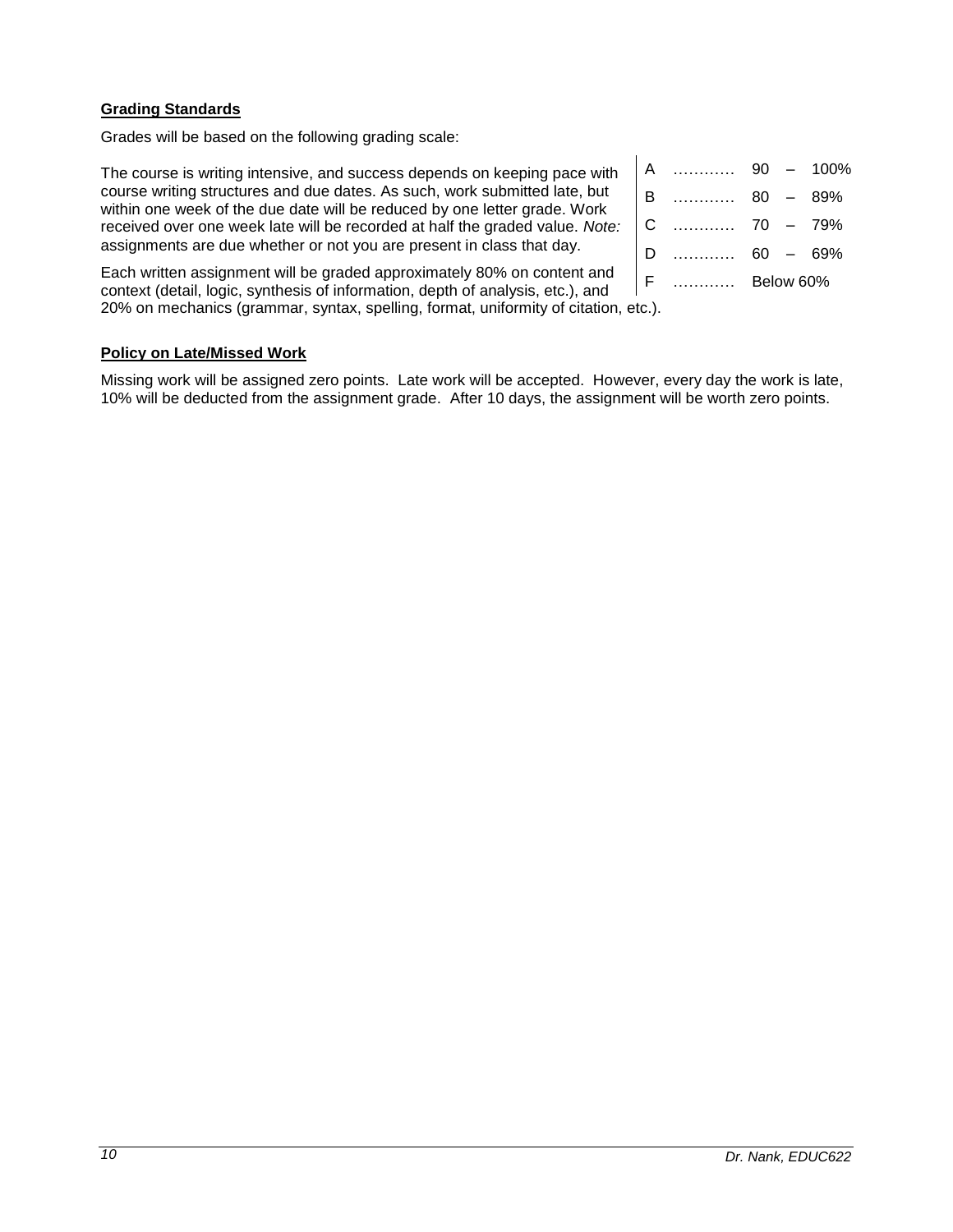## **MA PROFESSIONAL DISPOSITION SELF-ASSESSMENT INSTRUCTIONS**

<span id="page-10-0"></span>Name **Name Name Name Name Name Name Name Name Name Name Name Name N** 

## **MA PSLO 1 - PROFESSIONAL DISPOSITION SELF-ASSESSMENT INSTRUCTIONS**

The intention of this assessment is to help you self-assess and to develop an action plan to be at the Professional Disposition Advanced Level by the end of the MA in Education program.

#### **1. Candidate Self-Assessment – Week 3**

- A. Carefully consider the descriptions provided for each level of the "MA in Education Professional Disposition Advanced Rubric."
- B. Score yourself for each of the 6 professional disposition areas from 1-4.
- C. For each area provide two examples of behaviors that exemplify each disposition.

#### **2. Instructor Assessment – Week 6**

You will receive an instructor score of 1-4 on all six professional disposition areas by week 6.

### **3. Professional Disposition Action Plan – Week 9**

- A. Review your self-assessment and the instructor scores and identify at least one area that needs improvement, especially for any area that was scored less than 4 by candidate or instructor.
- B. The Professional Disposition Action Plan includes:
	- i. One (1) written paragraph identifying an area of growth
	- ii. Steps for improvement
	- iii. Data that will be collected for evidence of improvement behaviors that can be observed and measured as you continue and complete the MA program.
- C. Additional paragraphs required for any Professional Disposition area that was scored below 4 by candidate or instructor.

Attached is the *Master of Arts in Education Professional Disposition Advanced Rubric* that covers the six (6) MA in Education Professional Disposition Criteria:

- 1. Social Justice & Equity
- 2. Collaboration
- 3. Critical Thinking
- 4. Professional Ethics
- 5. Reflective Teaching & Learning
- 6. Life-Long Learning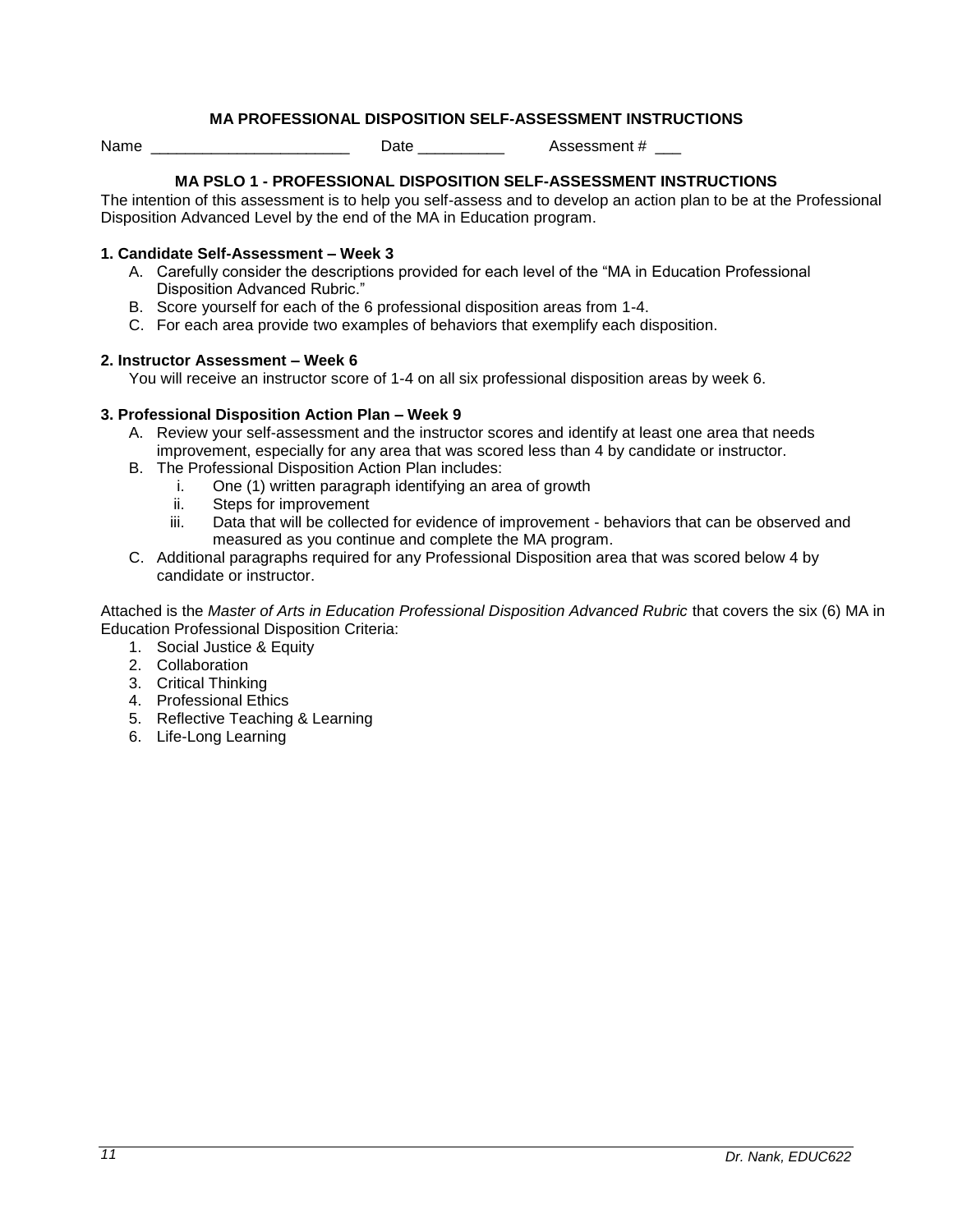<span id="page-11-0"></span>

| <b>Disposition</b>                                                                                                                                                                                                                                                | Unacceptable<br>1                                                                                                                                                                                                                                                                                                                                                                                                                                                                                                                                                                                                                                                                                                                                                                                                                                                              | <b>Approaches</b><br><b>Target</b><br>2                                                                                                                                                                                                                                                                                                                                                                                                                                                                                                                       | <b>Meets</b><br><b>Target</b><br>3                                                                                                                                                                                                                                                                                                                                                                                                                                                                                                                                                                                                                                                                                                                                                                                                                                                                                                    | <b>Meets</b><br><b>Advanced Target</b><br>4                                                                                                                                                                                                                                                                                                                                                                                                                                                                                                                                                                                                                                                                                                                                                                                                                                                                                                                                                                                                                                                                                   |
|-------------------------------------------------------------------------------------------------------------------------------------------------------------------------------------------------------------------------------------------------------------------|--------------------------------------------------------------------------------------------------------------------------------------------------------------------------------------------------------------------------------------------------------------------------------------------------------------------------------------------------------------------------------------------------------------------------------------------------------------------------------------------------------------------------------------------------------------------------------------------------------------------------------------------------------------------------------------------------------------------------------------------------------------------------------------------------------------------------------------------------------------------------------|---------------------------------------------------------------------------------------------------------------------------------------------------------------------------------------------------------------------------------------------------------------------------------------------------------------------------------------------------------------------------------------------------------------------------------------------------------------------------------------------------------------------------------------------------------------|---------------------------------------------------------------------------------------------------------------------------------------------------------------------------------------------------------------------------------------------------------------------------------------------------------------------------------------------------------------------------------------------------------------------------------------------------------------------------------------------------------------------------------------------------------------------------------------------------------------------------------------------------------------------------------------------------------------------------------------------------------------------------------------------------------------------------------------------------------------------------------------------------------------------------------------|-------------------------------------------------------------------------------------------------------------------------------------------------------------------------------------------------------------------------------------------------------------------------------------------------------------------------------------------------------------------------------------------------------------------------------------------------------------------------------------------------------------------------------------------------------------------------------------------------------------------------------------------------------------------------------------------------------------------------------------------------------------------------------------------------------------------------------------------------------------------------------------------------------------------------------------------------------------------------------------------------------------------------------------------------------------------------------------------------------------------------------|
| 1. Social<br>Justice and<br><b>Equity</b><br>Candidates<br>appreciate the<br>languages,<br>communities,<br>and experiences<br>learners bring to<br>the classroom.<br>Candidates<br>advocate for<br>and support<br>marginalized<br>communities<br>and individuals. | Behaves in a<br>manner that is<br>discriminatory,<br>intolerant, or close-<br>minded. Resists<br>working with some<br>groups or<br>individuals, makes<br>derogatory remarks,<br>or rejects views<br>based on factors<br>such as gender,<br>exceptionalities,<br>race, culture,<br>religion, or<br>socioeconomic<br>background.<br>Selects materials,<br>designs activities, or<br>interacts in ways<br>that promotes<br>stereotypes or<br>demeans others.<br>Does not take<br>appropriate initiative<br>to understand and<br>identify student<br>needs and/or<br>provide learning<br>experiences that<br>meet the needs of<br>all students. Fails to<br>provide extra<br>assistance or<br>alternative learning<br>experiences when<br>needed. Repeatedly<br>excludes some<br>students from<br>learning<br>experiences. Gives<br>preferential<br>treatment to some<br>students. | Usually models<br>respect and concern<br>for equitable effort for<br>all learners and<br>responds to feedback<br>on how to improve.<br>Usually demonstrates<br>understanding of<br>diversity (race, gender,<br>culture,<br>exceptionalities) in<br>written work and other<br>expressions and<br>revises according to<br>feedback. Usually<br>selects materials,<br>designs activities and<br>interacts with students<br>in ways that<br>demonstrate<br>appreciation of<br>diversity and<br>demonstrates<br>improvements based<br>on constructive<br>feedback. | Consistently<br>models respect<br>for all learners.<br>Behaves in ways<br>that reflect<br>concern and<br>equitable effort on<br>behalf of all.<br>Written work and<br>other expressions<br>reflect<br>understanding of<br>diversity (race,<br>gender, culture,<br>exceptionalities).<br>Consistently<br>selects materials,<br>designs activities,<br>and interacts in<br>ways that<br>demonstrate<br>appreciation of<br>diversity (e.g.,<br>includes models<br>from diverse<br>backgrounds in<br>learning<br>experiences and<br>provides<br>opportunities for<br>students to hear,<br>consider, and<br>discuss different<br>viewpoints).<br>Consistently<br>advocates for<br>inclusion and<br>consideration of<br>diverse<br>perspectives.<br>Consistently<br>interacts in ways<br>that consider<br>individual<br>differences and<br>life experiences.<br>Takes care to<br>provide<br>appropriate<br>experiences for all<br>students. | Consistently models<br>respect for all learners.<br>Behaves in ways that<br>reflect concern and<br>equitable effort on behalf<br>of all. Written work and<br>other expressions reflect<br>understanding of<br>diversity (race, gender,<br>culture, exceptionalities).<br><b>Consistently selects</b><br>materials, designs<br>activities, and interacts in<br>ways that demonstrate<br>appreciation of diversity<br>(e.g., includes models<br>from diverse<br>backgrounds in learning<br>experiences and<br>provides opportunities<br>for students to hear,<br>consider, and discuss<br>different viewpoints).<br>Consistently advocates<br>for inclusion and<br>consideration of diverse<br>perspectives.<br>Consistently interacts in<br>ways that consider<br>individual differences<br>and life experiences.<br>Takes care to provide<br>appropriate experiences<br>for all students.<br>Works to influence<br>others' provision of<br>services for those<br>beyond those in his/her<br>immediate setting. Seeks<br>forums or leads efforts to<br>advocate for inclusion<br>and consideration of<br>diverse perspectives. |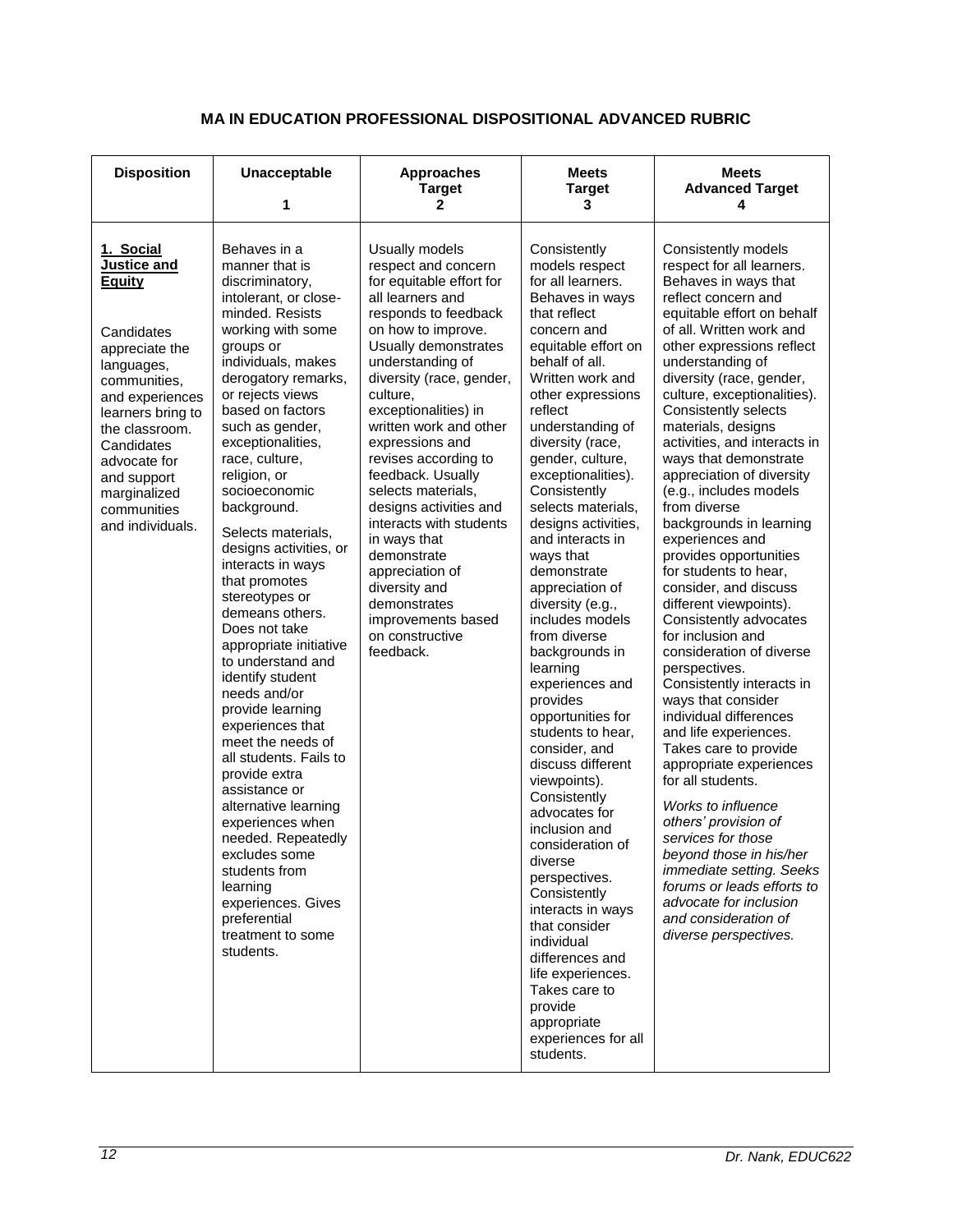| <b>Disposition</b>                                                                                                                                                                                                                                                              | Unacceptable<br>1                                                                                                                                                                                                                                                                                                                                                     | <b>Approaches</b><br><b>Target</b><br>2                                                                                                                                                                                                                                                                                                                             | <b>Meets</b><br><b>Target</b><br>3                                                                                                                                                                                                                                                                                                                                                                                                             | <b>Meets</b><br><b>Advanced Target</b>                                                                                                                                                                                                                                                                                                                                                                                                                                                                                                                                                                                                                                                       |
|---------------------------------------------------------------------------------------------------------------------------------------------------------------------------------------------------------------------------------------------------------------------------------|-----------------------------------------------------------------------------------------------------------------------------------------------------------------------------------------------------------------------------------------------------------------------------------------------------------------------------------------------------------------------|---------------------------------------------------------------------------------------------------------------------------------------------------------------------------------------------------------------------------------------------------------------------------------------------------------------------------------------------------------------------|------------------------------------------------------------------------------------------------------------------------------------------------------------------------------------------------------------------------------------------------------------------------------------------------------------------------------------------------------------------------------------------------------------------------------------------------|----------------------------------------------------------------------------------------------------------------------------------------------------------------------------------------------------------------------------------------------------------------------------------------------------------------------------------------------------------------------------------------------------------------------------------------------------------------------------------------------------------------------------------------------------------------------------------------------------------------------------------------------------------------------------------------------|
| <u>2.</u><br>Collaboration<br>Candidates<br>practice the<br>skills of<br>collaboration in<br>their<br>professional<br>interactions with<br>instructors,<br>advisors,<br>students,<br>colleagues,<br>parents/guardia<br>ns/caregivers<br>and those in the<br>wider<br>community. | Interacts with others<br>(students, parents,<br>colleagues) in ways<br>that do not<br>communicate<br>respect. Uses<br>destructive criticism,<br>derogatory remarks,<br>threats, physical<br>coercion, or<br>inappropriate<br>language or<br>behavior. Does not<br>reasonably allow<br>others to express<br>ideas. Discourages<br>or undermines the<br>work of others. | Usually interacts with<br>others (students,<br>parents, colleagues) in<br>ways that<br>communicate respect<br>such as being<br>courteous,<br>demonstrating<br>impartiality and<br>responds positively to<br>feedback for<br>improving. Usually<br>encourages and<br>supports participation<br>and success for all<br>and is responsive to<br>constructive feedback. | Consistently<br>interacts with<br>others (students,<br>parents,<br>colleagues) in<br>ways that<br>communicate<br>respect such as<br>being courteous,<br>demonstrating<br>impartiality, and<br>providing<br>opportunities for<br>others to express<br>or demonstrate<br>their needs and<br>viewpoints.<br>Clearly values<br>and builds<br>relationships.<br>Consistently<br>encourages and<br>supports<br>participation and<br>success for all. | Consistently interacts<br>with others (students,<br>parents, colleagues) in<br>ways that communicate<br>respect such as being<br>courteous,<br>demonstrating<br>consistency and<br>impartiality, and<br>providing opportunities<br>for others to express or<br>demonstrate their needs<br>and viewpoints. Clearly<br>values and builds<br>relationships.<br>Consistently encourages<br>and supports<br>participation and<br>success for all.<br>Advocates for the<br>expression of diverse<br>perspectives. Seeks<br>forums and leads efforts<br>to assist others in<br>developing<br>understanding and skills<br>in being supportive of<br>others (e.g., students,<br>parents, colleagues). |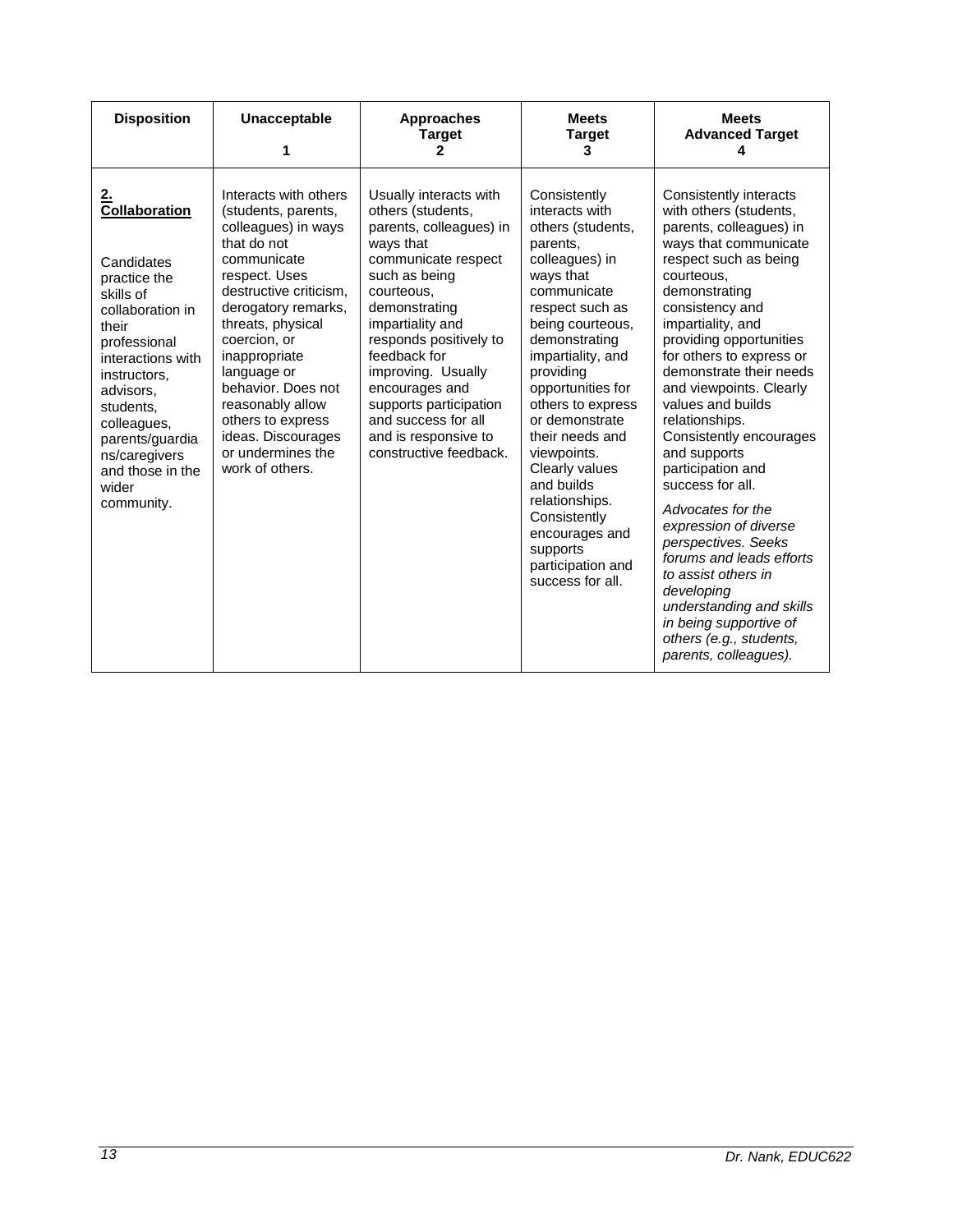| <b>Disposition</b>                                                                                                                                                                     | Unacceptable<br>1                                                                                                                                                                                                                                                                                  | <b>Approaches</b><br><b>Target</b><br>2                                                                                                                                                                                                                                                                                                                                                                              | <b>Meets</b><br><b>Target</b><br>3                                                                                                                                                                                                                                                                                                                                                                                                                                                                                             | <b>Meets</b><br><b>Advanced Target</b>                                                                                                                                                                                                                                                                                                                                                                                                                                                                                                                                                                                                                                                                                                                         |
|----------------------------------------------------------------------------------------------------------------------------------------------------------------------------------------|----------------------------------------------------------------------------------------------------------------------------------------------------------------------------------------------------------------------------------------------------------------------------------------------------|----------------------------------------------------------------------------------------------------------------------------------------------------------------------------------------------------------------------------------------------------------------------------------------------------------------------------------------------------------------------------------------------------------------------|--------------------------------------------------------------------------------------------------------------------------------------------------------------------------------------------------------------------------------------------------------------------------------------------------------------------------------------------------------------------------------------------------------------------------------------------------------------------------------------------------------------------------------|----------------------------------------------------------------------------------------------------------------------------------------------------------------------------------------------------------------------------------------------------------------------------------------------------------------------------------------------------------------------------------------------------------------------------------------------------------------------------------------------------------------------------------------------------------------------------------------------------------------------------------------------------------------------------------------------------------------------------------------------------------------|
| 3. Critical<br><b>Thinking</b><br>Candidates<br>analyze various<br>professional<br>contexts.<br>resulting in<br>more informed<br>decision-making<br>about<br>professional<br>practice. | Does not gather,<br>analyze or use data<br>to make informed<br>decisions. Behaves<br>in ways that reflect a<br>belief that others<br>should provide what<br>is needed. Does not<br>ask appropriate<br>questions or take<br>initiative to work<br>toward achieving<br>goals or solving<br>dilemmas. | Usually analyzes<br>professional contexts<br>by appropriately<br>seeking information to<br>make decisions about<br>practice and responds<br>to constructive<br>feedback. Usually<br>seeks a variety of<br>perspectives in<br>exploring issues.<br>Usually asks questions<br>and takes action to<br>achieve goals or solve<br>dilemmas. Usually<br>anticipates needs and<br>assists others in<br>obtaining resources. | Consistently<br>analyzes<br>professional<br>contexts, by a)<br>seeking<br>information from a<br>variety of sources<br>to analyze student<br>needs and b)<br>planning and<br>implementing<br>appropriate<br>decisions about<br>professional<br>practice.<br>Consistently<br>seeks a variety of<br>perspectives in<br>exploring issues.<br>Consistently asks<br>questions and<br>takes action to<br>achieve goals or<br>solve dilemmas.<br>Consistently<br>anticipates needs<br>and assists others<br>in obtaining<br>resources. | Consistently analyzes<br>professional contexts, by<br>a) seeking information<br>from a variety of sources<br>to analyze student needs<br>and b) planning and<br>implementing<br>appropriate decisions<br>about professional<br>practice. Consistently<br>seeks a variety of<br>perspectives in exploring<br>issues. Consistently asks<br>questions and takes<br>action to achieve goals<br>or solve dilemmas.<br>Consistently anticipates<br>needs and assists others<br>in obtaining resources.<br>Provides leadership in<br>solving dilemmas<br>involving the<br>procurement or<br>distribution of resources.<br>Actively seeks or leads<br>opportunities to select or<br>create appropriate new<br>forums to advocate for<br>students or the<br>profession. |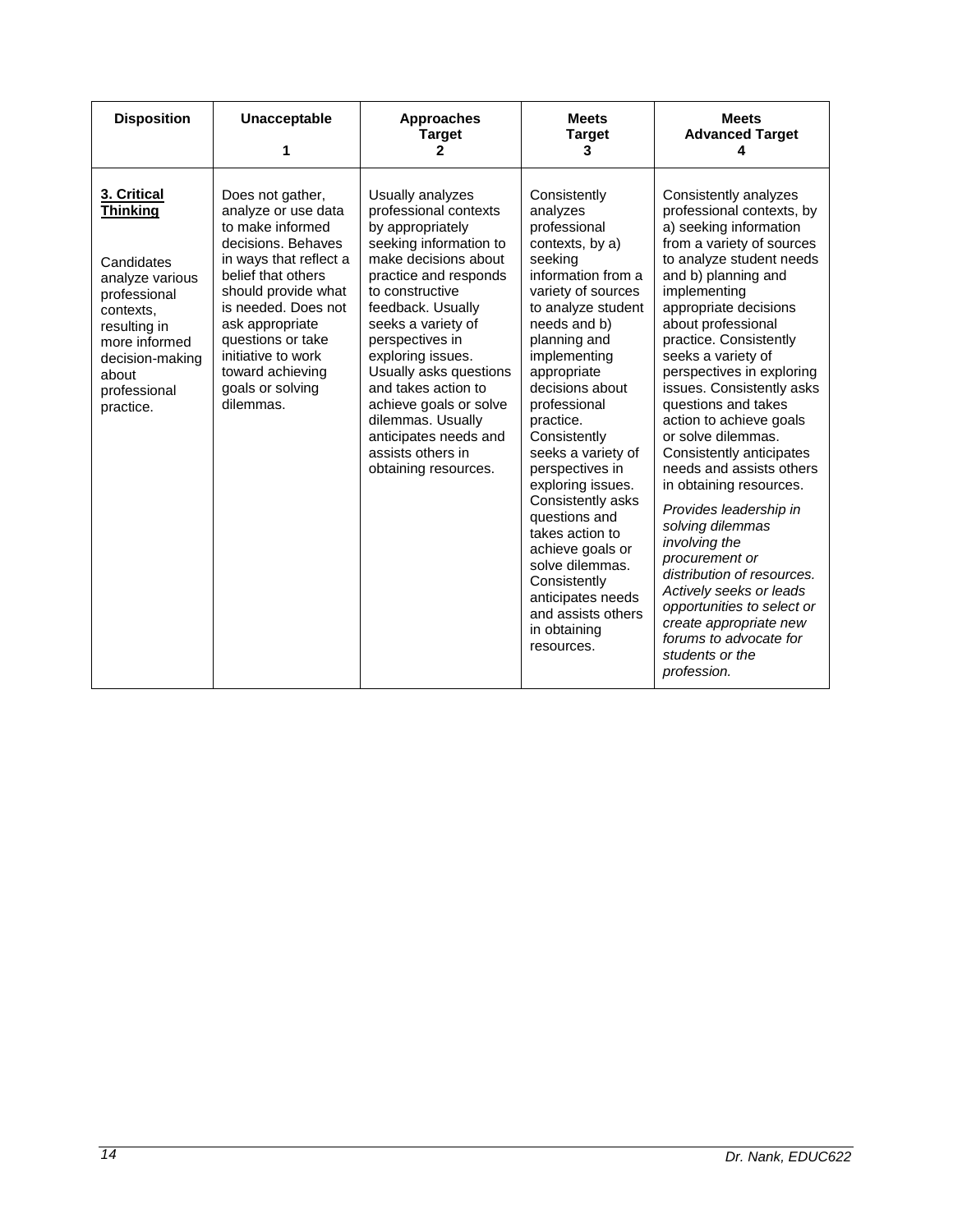| <b>Disposition</b>                                                                                                  | Unacceptable                                                                                                                                                                                                                                                                                                                                                                                                                                                                                                          | <b>Approaches</b><br><b>Target</b><br>2                                                                                                                                                                                                                                                                                                                                                                                                                   | <b>Meets</b><br><b>Target</b><br>3                                                                                                                                                                                                                                                                                                                                                                                                                             | <b>Meets</b><br><b>Advanced Target</b>                                                                                                                                                                                                                                                                                                                                                                                                                                                                                                                                                                               |
|---------------------------------------------------------------------------------------------------------------------|-----------------------------------------------------------------------------------------------------------------------------------------------------------------------------------------------------------------------------------------------------------------------------------------------------------------------------------------------------------------------------------------------------------------------------------------------------------------------------------------------------------------------|-----------------------------------------------------------------------------------------------------------------------------------------------------------------------------------------------------------------------------------------------------------------------------------------------------------------------------------------------------------------------------------------------------------------------------------------------------------|----------------------------------------------------------------------------------------------------------------------------------------------------------------------------------------------------------------------------------------------------------------------------------------------------------------------------------------------------------------------------------------------------------------------------------------------------------------|----------------------------------------------------------------------------------------------------------------------------------------------------------------------------------------------------------------------------------------------------------------------------------------------------------------------------------------------------------------------------------------------------------------------------------------------------------------------------------------------------------------------------------------------------------------------------------------------------------------------|
| 4. Professional<br><b>Ethics</b><br>Candidates<br>make and act<br>on well-<br>reasoned,<br>principled<br>judgments. | Fails to consistently<br>honor the needs and<br>best interests of<br>students, the work<br>setting (school,<br>district, university) or<br>profession.<br>Demonstrates a<br>pattern of<br>unprofessional<br>behavior such as<br>absence, tardiness,<br>failure to complete<br>tasks, inappropriate<br>dress or personal<br>behavior, violation of<br>confidentiality,<br>academic<br>dishonesty (e.g.,<br>plagiarism,<br>cheating), or<br>imposition of<br>personal, religious,<br>or political views<br>upon others. | Usually honors the<br>needs and best<br>interests of students,<br>the work setting and<br>the profession and<br>responds positively to<br>feedback on how to<br>improve. Usually<br>makes well -<br>reasoned, principled<br>judgments regarding<br>professional behaviors<br>such as promptness,<br>task completion,<br>maintaining<br>confidentiality,<br>academic honesty,<br>and appropriate<br>separation of personal<br>and professional<br>domains. | Consistently<br>honors the needs<br>and best interests<br>of students, the<br>work setting<br>(school, district,<br>university), and<br>the profession.<br>Consistently<br>makes well-<br>reasoned,<br>principled<br>judgments<br>regarding<br>professional<br>behaviors such as<br>promptness, task<br>completion,<br>maintaining<br>confidentiality,<br>academic<br>honesty, and<br>appropriate<br>separation of<br>personal and<br>professional<br>domains. | Consistently honors the<br>needs and best interests<br>of students, the work<br>setting (school, district,<br>university), and the<br>profession. Consistently<br>makes well-reasoned,<br>principled judgments<br>regarding professional<br>behaviors such as<br>promptness, task<br>completion, maintaining<br>confidentiality, academic<br>honesty, and appropriate<br>separation of personal<br>and professional<br>domains.<br>Actively seeks or leads<br>forums to advocate for<br>professional conditions<br>and resources that will<br><i>improve learning</i><br>outcomes for students or<br>the profession. |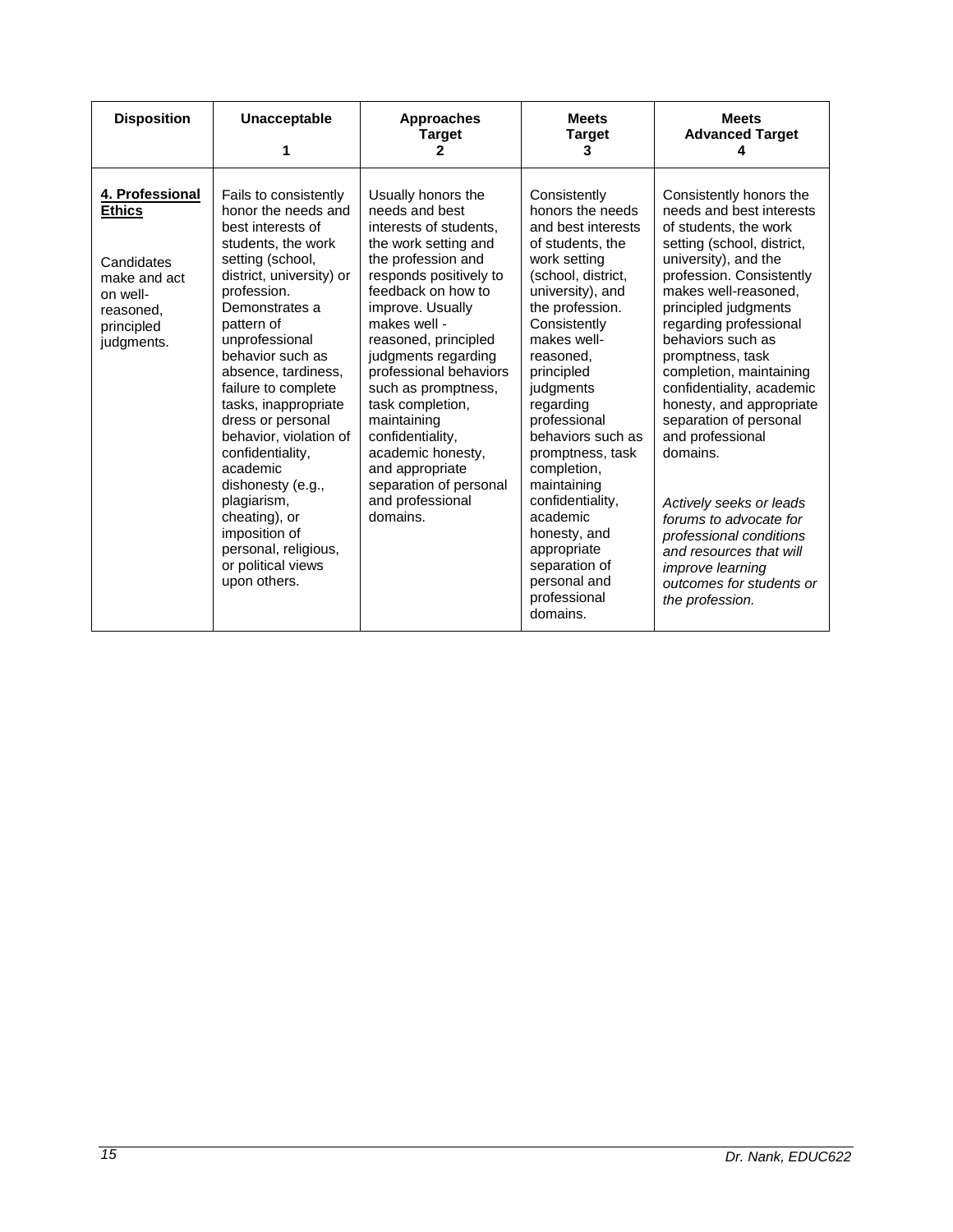| <b>Disposition</b>                                                                                                                                                          | Unacceptable<br>1                                                                                                                                                                                                                                                                                                                                                                                                                                                                                                              | <b>Approaches</b><br><b>Target</b><br>$\mathbf{2}$                                                                                                                                                                                                                                                                                                                                                                      | <b>Meets</b><br><b>Target</b><br>3                                                                                                                                                                                                                                                                                                                                                                                                                                                      | <b>Meets</b><br><b>Advanced Target</b><br>4                                                                                                                                                                                                                                                                                                                                                                                                                                                                                                                                                       |
|-----------------------------------------------------------------------------------------------------------------------------------------------------------------------------|--------------------------------------------------------------------------------------------------------------------------------------------------------------------------------------------------------------------------------------------------------------------------------------------------------------------------------------------------------------------------------------------------------------------------------------------------------------------------------------------------------------------------------|-------------------------------------------------------------------------------------------------------------------------------------------------------------------------------------------------------------------------------------------------------------------------------------------------------------------------------------------------------------------------------------------------------------------------|-----------------------------------------------------------------------------------------------------------------------------------------------------------------------------------------------------------------------------------------------------------------------------------------------------------------------------------------------------------------------------------------------------------------------------------------------------------------------------------------|---------------------------------------------------------------------------------------------------------------------------------------------------------------------------------------------------------------------------------------------------------------------------------------------------------------------------------------------------------------------------------------------------------------------------------------------------------------------------------------------------------------------------------------------------------------------------------------------------|
| 5. Reflective<br><b>Teaching and</b><br>Learning<br>Candidates<br>critically review<br>their<br>professional<br>practice and the<br>impact it has on<br>student<br>success. | Does not critically<br>evaluate own<br>professional practice<br>or performance<br>(e.g., interactions,<br>written work,<br>assessments) and<br>the impact on<br>student success.<br>Fails to see the<br>need for positive<br>change. Does not<br>provide substantive<br>suggestions for<br>positive self-<br>improvement.<br>Rejects suggestions<br>from others directly<br>or by failing to act.<br>Offers excuses<br>and/or assigns<br>blame for negative<br>results to students,<br>parents, colleagues,<br>or supervisors. | Usually demonstrates<br>understanding of the<br>relevant<br>teaching/learning<br>standards while being<br>responsive to<br>feedback. Usually<br>evaluates own<br>professional<br>performance and the<br>impact on student<br>success. Usually<br>generates ideas for<br>potential<br>improvements. Is<br>usually open-minded<br>and positive when<br>receiving feedback,<br>acting upon<br>suggestions and<br>feedback. | Consistently<br>demonstrates<br>understanding of<br>the relevant<br>teaching/learning<br>standards.<br>Consistently<br>evaluates own<br>professional<br>practice and<br>performance (e.g.,<br>interactions,<br>written work,<br>formal and<br>informal<br>assessments) and<br>the impact on<br>student success.<br>Consistently<br>generates ideas<br>for potential<br>improvements or<br>revisions and<br>applies them to<br>future<br>professional<br>practice and<br>performance. Is | Consistently<br>demonstrates<br>understanding of the<br>relevant<br>teaching/learning<br>standards. Consistently<br>evaluates own<br>professional practice and<br>performance (e.g.,<br>interactions, written<br>work, formal and<br>informal assessments)<br>and the impact on<br>student success.<br>Consistently generates<br>ideas for potential<br>improvements or<br>revisions and applies<br>them to future<br>professional practice and<br>performance. Is<br>consistently open-<br>minded and positive<br>when receiving feedback<br>from others. Consistently<br>acts upon suggestions. |
|                                                                                                                                                                             |                                                                                                                                                                                                                                                                                                                                                                                                                                                                                                                                |                                                                                                                                                                                                                                                                                                                                                                                                                         | consistently open-<br>minded and<br>positive when<br>receiving<br>feedback from<br>others.<br>Consistently acts<br>upon suggestions.                                                                                                                                                                                                                                                                                                                                                    | Actively seeks further<br>information and<br>perspectives from others<br>to evaluate own<br>performance and<br>demonstrates in depth<br>analysis and synthesis of<br>viewpoints. Applies<br>relevant<br>teaching/learning<br>standards in their work.                                                                                                                                                                                                                                                                                                                                             |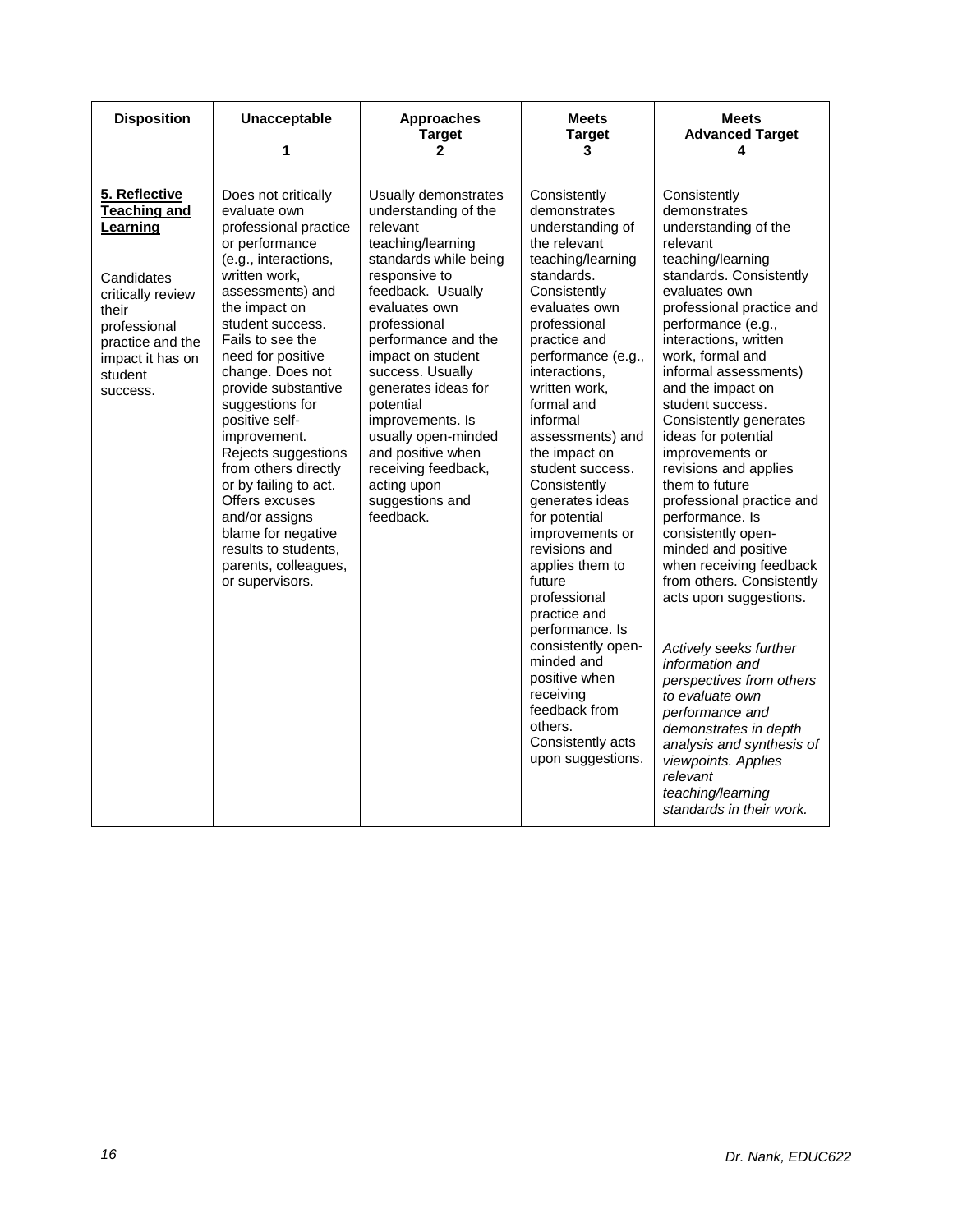| <b>Disposition</b>                                                                                                                                              | Unacceptable<br>1                                                                                                                                                                                                                                                                                                                                                                                                                                                                                                                                                                                | <b>Approaches</b><br><b>Target</b><br>2                                                                                                                                                                                                                                                                                                                                                                                                                                                                                                                                                                                                              | <b>Meets</b><br><b>Target</b><br>3                                                                                                                                                                                                                                                                                                                                                                                                                                                                                                                                                                                                                                                                 | <b>Meets</b><br><b>Advanced Target</b><br>4                                                                                                                                                                                                                                                                                                                                                                                                                                                                                                                                                                                                                                                                                                                                                                                                                                                                                                                                                                                                               |
|-----------------------------------------------------------------------------------------------------------------------------------------------------------------|--------------------------------------------------------------------------------------------------------------------------------------------------------------------------------------------------------------------------------------------------------------------------------------------------------------------------------------------------------------------------------------------------------------------------------------------------------------------------------------------------------------------------------------------------------------------------------------------------|------------------------------------------------------------------------------------------------------------------------------------------------------------------------------------------------------------------------------------------------------------------------------------------------------------------------------------------------------------------------------------------------------------------------------------------------------------------------------------------------------------------------------------------------------------------------------------------------------------------------------------------------------|----------------------------------------------------------------------------------------------------------------------------------------------------------------------------------------------------------------------------------------------------------------------------------------------------------------------------------------------------------------------------------------------------------------------------------------------------------------------------------------------------------------------------------------------------------------------------------------------------------------------------------------------------------------------------------------------------|-----------------------------------------------------------------------------------------------------------------------------------------------------------------------------------------------------------------------------------------------------------------------------------------------------------------------------------------------------------------------------------------------------------------------------------------------------------------------------------------------------------------------------------------------------------------------------------------------------------------------------------------------------------------------------------------------------------------------------------------------------------------------------------------------------------------------------------------------------------------------------------------------------------------------------------------------------------------------------------------------------------------------------------------------------------|
| 6. Life-Long<br>Learning<br>Candidates<br>recognize the<br>need for and are<br>committed to<br>actively seeking<br>new knowledge,<br>skills and<br>experiences. | Does not regularly<br>demonstrate<br>intellectual<br>engagement with<br>material or others<br>(e.g., peers,<br>instructors,<br>students). Verbal<br>and written<br>contributions do not<br>demonstrate<br>familiarity with<br>required material.<br>Fails to ask<br>questions or make<br>thoughtful<br>references to<br>concepts of study.<br>Fails to meet<br>professional<br>standards in written<br>work and<br>participation. Argues<br>point of view in<br>terms of personal<br>experience or<br>hearsay rather than<br>understanding of<br>theory, research, or<br>data-based<br>evidence. | Verbal and written<br>contributions usually<br>demonstrate familiarity<br>with required material<br>and intellectual<br>engagement with<br>material and others<br>(e.g., peers,<br>instructors, students).<br>Has taken advantage<br>of some learning<br>opportunities to stay<br>professionally current<br>and acquire new<br>knowledge.<br>Usually meets<br>professional standards<br>in written work and<br>participation. Usually<br>makes connections<br>between concepts,<br>experiences, and<br>content. Positions<br>represent theory,<br>research, and/or data-<br>based evidence rather<br>than personal<br>experience or<br>perspectives. | Consistently<br>demonstrates<br>intellectual<br>engagement with<br>material and<br>others (e.g.,<br>peers, instructors,<br>students).<br>Consistently<br>seeks and takes<br>advantage of<br>learning<br>opportunities to<br>stay<br>professionally<br>current and<br>acquire new<br>knowledge, skills,<br>and experiences.<br>Is clearly familiar<br>with relevant<br>professional<br>organizations,<br>current research,<br>and<br>interdisciplinary<br>practices.<br>Consistently<br>makes<br>connections<br>between<br>concepts,<br>experiences, and<br>content.<br>Consistently<br>seeks and uses<br>contemporary<br>theory, research,<br>and data-based<br>evidence to inform<br>instruction. | Consistently<br>demonstrates intellectual<br>engagement with<br>material and others (e.g.,<br>peers, instructors,<br>students). Consistently<br>seeks and takes<br>advantage of learning<br>opportunities to stay<br>professionally current<br>and acquire new<br>knowledge, skills, and<br>experiences. Is clearly<br>familiar with relevant<br>professional<br>organizations, current<br>research, and<br>interdisciplinary<br>practices. Consistently<br>makes connections<br>between concepts,<br>experiences, and<br>content. Consistently<br>seeks and uses<br>contemporary theory,<br>research, and data-<br>based evidence to inform<br>instruction.<br>Seeks further information<br>and engages others in<br>intellectual discussions.<br>Creates learning<br>opportunities for self and<br>others. Is actively<br>involved in professional<br>groups and associations.<br>or other professional<br>decision-making bodies.<br>Analyzes, synthesizes<br>and evaluates material in<br>order to provide<br>professional<br>development for others. |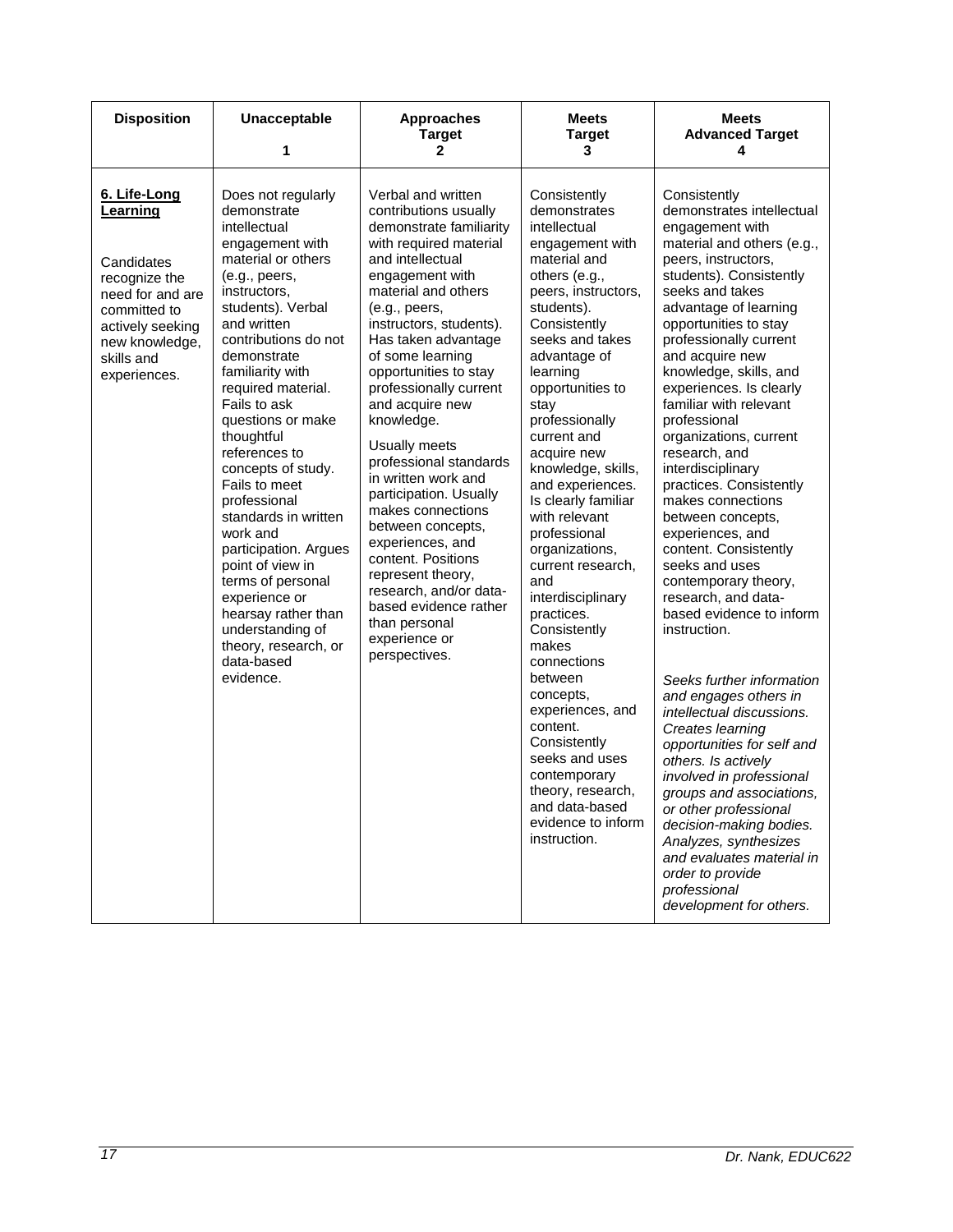# <span id="page-17-0"></span>**PSLO 3: INTEGRATE RESEARCH - GRADUATION WRITING ASSESSMENT REQUIREMENT RUBRIC**

## **I. STYLE AND FORMAT**

4: In addition to meeting the requirement for a "3," the paper consistently models the language and conventions used in the scholarly/ professional literature appropriate to the student's discipline. The manuscript would meet the guidelines for submission for publication in a peer reviewed journal in the student's field of study.

3: While there may be minor errors, conventions for style and format are used consistently throughout the paper. Demonstrates thoroughness and competence in documenting sources; the reader would have little difficulty referring back to cited sources. Style and format contribute to the comprehensibility of the paper. Suitably models the discipline's overall scholarly style.

2: The style and format are broadly followed, but inconsistencies are apparent. There is selection of less suitable sources (non-peer reviewed literature, web information). Weak transitions and apparent logic gaps occur between topics being addressed. The style may be difficult to follow so as to detract from the comprehensibility of the manuscript.

1: While some discipline-specific conventions are followed, others are not. Paper lacks consistency of style and/or format. It may be unclear which references are direct quotes and which are paraphrased. Based on the information provided, the reader would have some difficulty referring back to cited sources. Significant revisions would contribute to the comprehensibility of the paper.

## **II. MECHANICS**

4: In addition to meeting the requirements for a "3," the paper is essentially error-free in terms of mechanics. Writing flows smoothly from one idea to another. Transitions effectively establish a sound scholarly argument and aid the reader in following the writer's logic.

3: While there may be minor errors, the paper follows normal conventions of spelling and grammar throughout. Errors do not significantly interfere with topic comprehensibility. Transitions and organizational structures, such as subheadings, are effectively used which help the reader move from one point to another.

2: Grammatical conventions are generally used, but inconsistency and/or errors in their use result in weak, but still apparent, connections between topics in the formulation of the argument. There is poor or improper use of headings and related features to keep the reader on track within the topic. Effective discipline-specific vocabulary is used.

1: Frequent errors in spelling, grammar (such as subject/verb agreements and tense), sentence structure, and/or other writing conventions make reading difficult and interfere with comprehensibility. There is some confusion in the proper use of discipline-specific terms. Writing does not flow smoothly from point to point; appropriate transitions are lacking.

# **III. CONTENT AND ORGANIZATION**

4: In addition to meeting the requirements for a "3," excels in the organization and representation of ideas related to the topic. Raises important issues or ideas which may not have been represented in the literature cited. Would serve as a good basis for further research on the topic.

3: Follows all requirements for the paper. Topic is carefully focused. Clearly outlines the major points related to the topic; ideas are logically arranged to present a sound scholarly argument. Paper is interesting and holds the reader's attention. Does a credible job summarizing related literature. General ideas are expanded upon in a logical manner thereby extending the significance of the work presented beyond a re-statement of known ideas.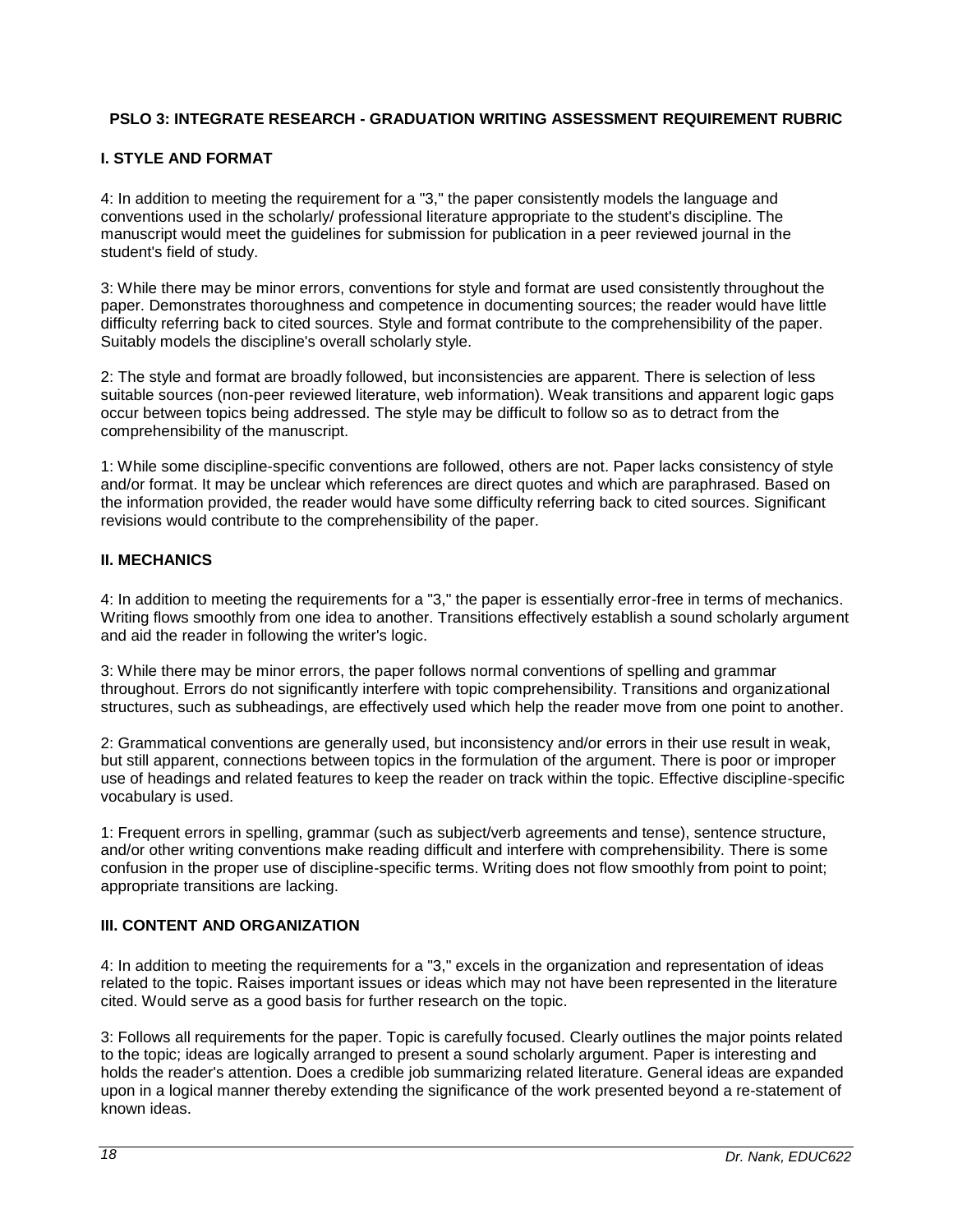2: Ideas presented closely follow conventional concepts with little expansion and development of new directions. Certain logical connections or inclusion of specific topics related to the student's area of study may be omitted. Ideas and concepts are generally satisfactorily presented although lapses in logic and organization are apparent. The reader is suitably introduced to the topic being presented such that the relationship to the student's area of study is obvious.

1: The paper is logically and thematically coherent, but is lacking in substantial ways. The content may be poorly focused or the scholarly argument weak or poorly conceived. Major ideas related to the content may be ignored or inadequately explored. Overall, the content and organization needs significant revision to represent a critical analysis of the topic.

# **IV. INTEGRATION AND CRITICAL ANALYSIS**

4: In addition to meeting the requirement of a "3," the document presents the current state of knowledge for the topic being addressed utilizing a diversity of opinions. These various, and possibly conflicting, opinions are presented in a balanced manner and seamlessly woven together to illustrate a complete grasp of the literature across multiple research approaches utilizing appropriate national and international peer-reviewed journals. Essential findings of multiple sources are accurately and concisely paraphrased, analyzed, and integrated. Original sources are clearly identified and correctly cited in both the body of the text and the reference section. Organizationally, smooth and effective transitions between topics lead the reader through an orderly discussion of the topic being addressed. The gaps in current knowledge are clearly identified and significant directions and approaches that fill these gaps are identified.

3: There are inconsistencies in the organization and logic of the presentation, but still clear analysis of the presented materials. While synthesis of all aspects of the topic may show varying degrees of development, the overall consistency, thoroughness, and analysis result in a well-crafted document.

2: Identification of key topics or uncertainties in the field may be incomplete. New concepts resulting from a synthetic presentation of ideas is poorly developed or lacking. Complex topics and related concepts are awkwardly presented and linkages among topics may be unclear.

1: Weakness is evident in the coverage of the field and analysis resulting in incorrect or poorly developed synthesis of results. Analysis is limited to categorizing and summarizing topics. The resulting manuscript degrades the comprehensibility of the document and the identification of knowledge gaps.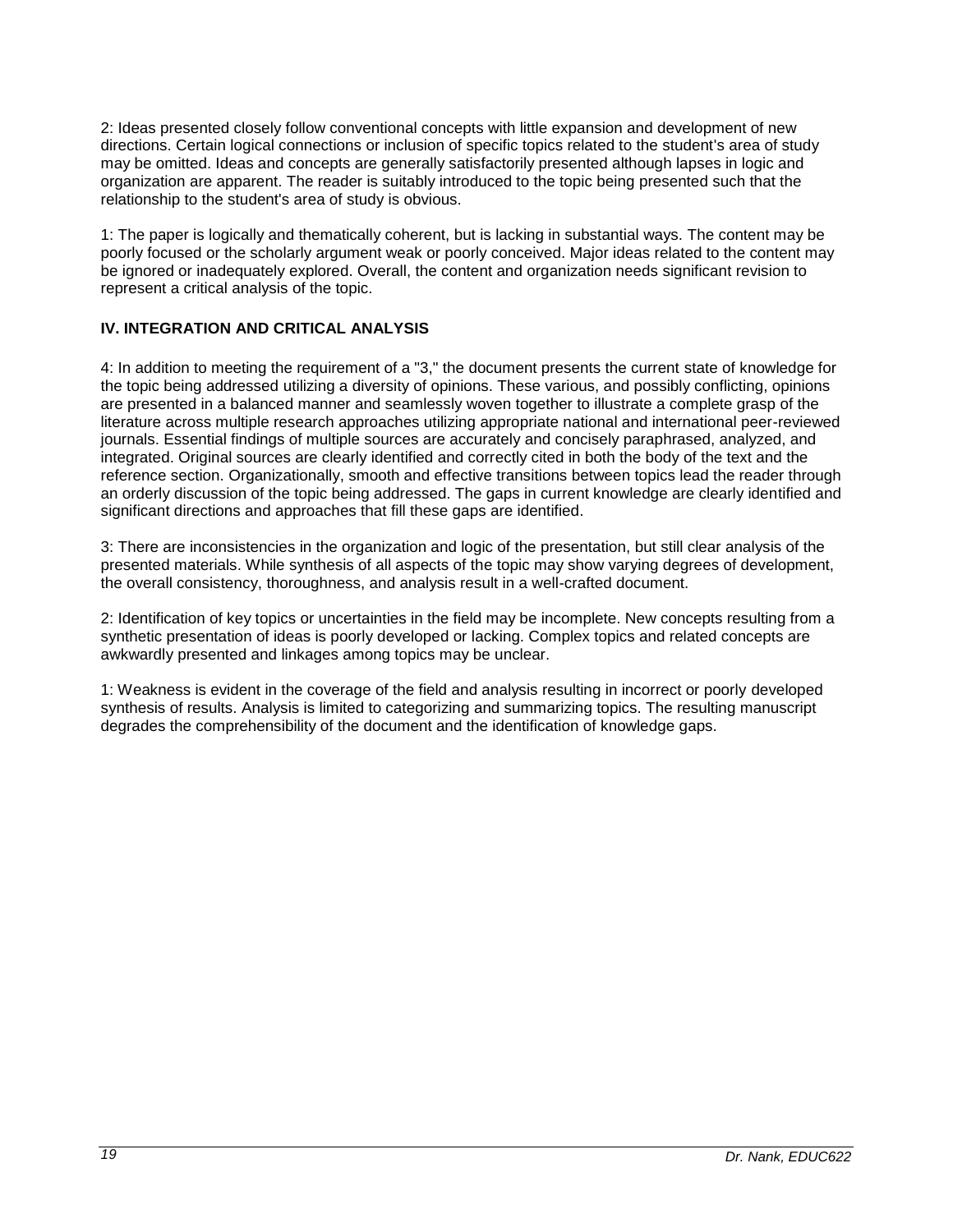# **RUBRIC USED TO EVALUATE STUDENT SUBMISSIONS TO SATISFY THE GWAR**

<span id="page-19-0"></span>

|                                      | 4                                                                                                                                                                                                                                                                                                                                                                            | 3                                                                                                                                                                                                                                                                                                                                                                                                                                                                                                                       | $\overline{2}$                                                                                                                                                                                                                                                                                                                                                                                                                                                                                                                                         | 1                                                                                                                                                                                                                                                                                                                                                                                                                                                 |
|--------------------------------------|------------------------------------------------------------------------------------------------------------------------------------------------------------------------------------------------------------------------------------------------------------------------------------------------------------------------------------------------------------------------------|-------------------------------------------------------------------------------------------------------------------------------------------------------------------------------------------------------------------------------------------------------------------------------------------------------------------------------------------------------------------------------------------------------------------------------------------------------------------------------------------------------------------------|--------------------------------------------------------------------------------------------------------------------------------------------------------------------------------------------------------------------------------------------------------------------------------------------------------------------------------------------------------------------------------------------------------------------------------------------------------------------------------------------------------------------------------------------------------|---------------------------------------------------------------------------------------------------------------------------------------------------------------------------------------------------------------------------------------------------------------------------------------------------------------------------------------------------------------------------------------------------------------------------------------------------|
| Style and Format<br>∸                | In addition to meeting the<br>requirement for a "3," the<br>paper consistently models<br>the language and<br>conventions used in the<br>scholarly/professional<br>literature appropriate to the<br>student's discipline. The<br>manuscript would meet the<br>guidelines for submission for<br>publication in a peer-<br>reviewed journal in the<br>student's field of study. | While there may be minor<br>errors, conventions for<br>style and format are used<br>consistently throughout<br>the paper. Demonstrates<br>thoroughness and<br>competence in<br>documenting sources;<br>the reader would have<br>little difficulty referring<br>back to cited sources.<br>Style and format<br>contribute to the<br>comprehensibility of the<br>paper. Suitably models<br>the discipline's overall<br>scholarly style.                                                                                    | The style and format are<br>broadly followed, but<br>inconsistencies are<br>apparent. There is<br>selection of less suitable<br>sources (non-peer<br>reviewed literature, web<br>information). Weak<br>transitions and apparent<br>logic gaps occur<br>between topics being<br>addressed. The style<br>may be difficult to follow<br>so as to detract from the<br>comprehensibility of the<br>manuscript.                                                                                                                                              | While some discipline-<br>specific conventions are<br>followed, others are not.<br>Paper lacks consistency<br>of style and/or format. It<br>may be unclear which<br>references are direct<br>quotes and which are<br>paraphrased. Based on<br>the information provided,<br>the reader would have<br>some difficulty referring<br>back to cited sources.<br>Significant revisions<br>would contribute to the<br>comprehensibility of the<br>paper. |
| II. Mechanics                        | In addition to meeting the<br>requirements for a "3," the<br>paper is essentially error-free<br>in terms of mechanics.<br>Writing flows smoothly from<br>one idea to another.<br><b>Transitions effectively</b><br>establish a sound scholarly<br>argument and aid the reader<br>in following the writer's logic.                                                            | While there may be minor<br>errors, the paper follows<br>normal conventions of<br>spelling and grammar<br>throughout. Errors do not<br>significantly interfere with<br>topic comprehensibility.<br><b>Transitions and</b><br>organizational structures,<br>such as subheadings, are<br>effectively used which<br>help the reader move<br>from one point to<br>another.                                                                                                                                                  | Grammatical<br>conventions are<br>generally used, but<br>inconsistency and/or<br>errors in their use result<br>in weak, but still<br>apparent, connections<br>between topics in the<br>formulation of the<br>argument. There is poor<br>or improper use of<br>headings and related<br>features to keep the<br>reader on track within<br>the topic. Effective<br>discipline-specific<br>vocabulary is used.                                                                                                                                             | Frequent errors in<br>spelling, grammar (such<br>as subject/verb<br>agreements and tense),<br>sentence structure,<br>and/or other writing<br>conventions make<br>reading difficult and<br>interfere with<br>comprehensibility. There<br>is some confusion in the<br>proper use of discipline-<br>specific terms. Writing<br>does not flow smoothly<br>from point to point;<br>appropriate transitions<br>are lacking.                             |
| Content and Organization<br>$\equiv$ | In addition to meeting the<br>requirements for a "3," excels<br>in the organization and<br>representation of ideas<br>related to the topic. Raises<br>important issues or ideas<br>that may not have been<br>represented in the literature<br>cited. Would serve as a good<br>basis for further research on<br>the topic.                                                    | Follows all requirements<br>for the paper. Topic is<br>carefully focused. Clearly<br>outlines the major points<br>related to the topic; ideas<br>are logically arranged to<br>present a sound scholarly<br>argument. Paper is<br>interesting and holds the<br>reader's attention. Does<br>a credible job<br>summarizing related<br>literature. General ideas<br>are expanded upon in a<br>logical manner thereby<br>extending the<br>significance of the work<br>presented beyond a re-<br>statement of known<br>ideas. | Ideas presented closely<br>follow conventional<br>concepts with little<br>expansion and<br>development of new<br>directions. Certain<br>logical connections or<br>inclusion of specific<br>topics related to the<br>student's area of study<br>may be omitted. Ideas<br>and concepts are<br>generally satisfactorily<br>presented although<br>lapses in logic and<br>organization are<br>apparent. The reader is<br>suitably introduced to the<br>topic being presented<br>such that the relationship<br>to the student's area of<br>study is obvious. | The paper is logically<br>and thematically<br>coherent, but is lacking in<br>substantial ways. The<br>content may be poorly<br>focused or the scholarly<br>argument weak or poorly<br>conceived. Major ideas<br>related to the content<br>may be ignored or<br>inadequately explored.<br>Overall, the content and<br>organization needs<br>significant revision to<br>represent a critical<br>analysis of the topic.                              |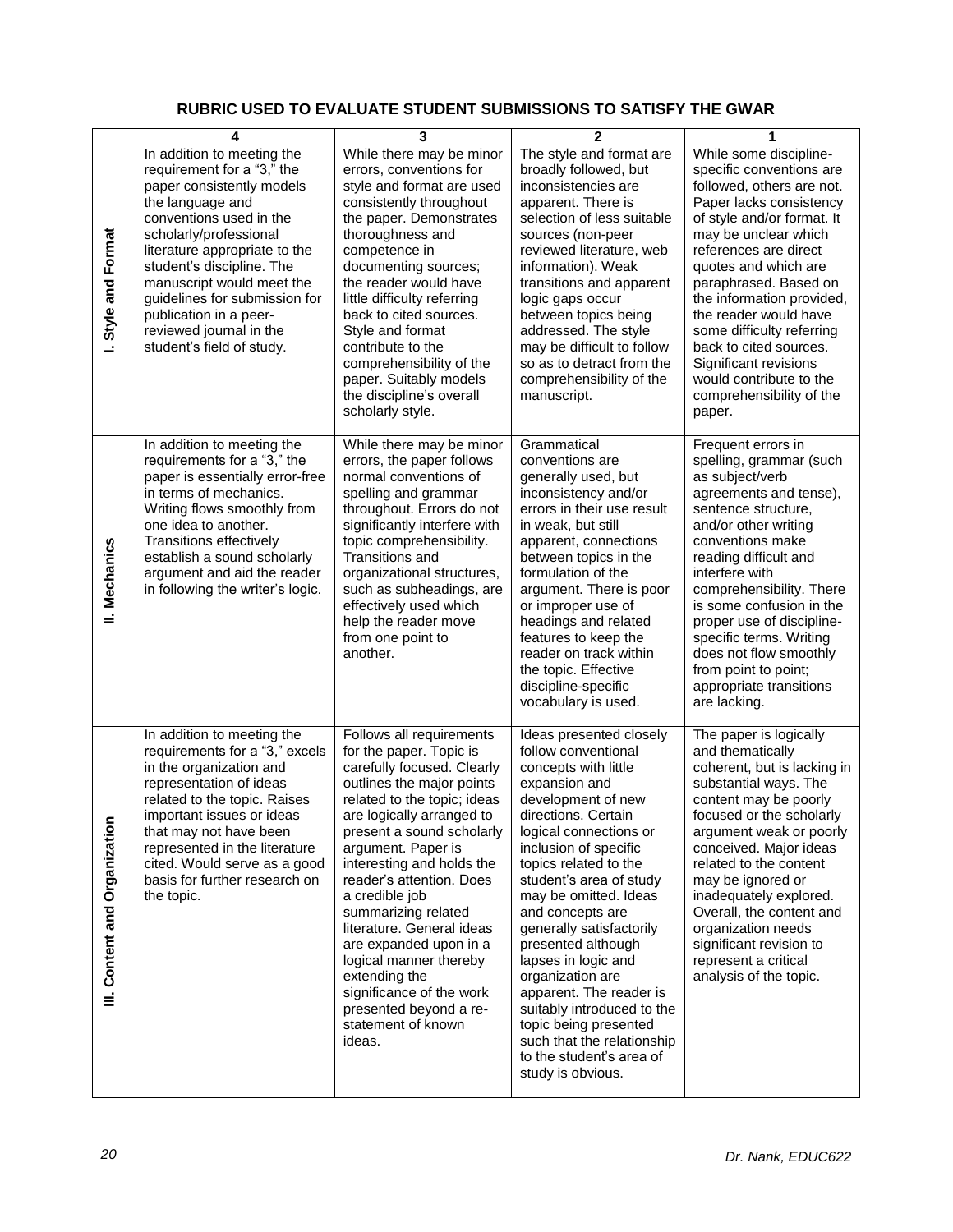|                                       | 4                                                                                                                                                                                                                                                                                                                                                                                                                                                                                                                                                                                                                                                                                                                                                                                                                                                                                                                                                                                                                                                                                 | 3                                                                                                                                                                                                                                                                                                                                                  | $\mathbf{2}$                                                                                                                                                                                                                                                                                                          | 1                                                                                                                                                                                                                                                                                                                                                   |
|---------------------------------------|-----------------------------------------------------------------------------------------------------------------------------------------------------------------------------------------------------------------------------------------------------------------------------------------------------------------------------------------------------------------------------------------------------------------------------------------------------------------------------------------------------------------------------------------------------------------------------------------------------------------------------------------------------------------------------------------------------------------------------------------------------------------------------------------------------------------------------------------------------------------------------------------------------------------------------------------------------------------------------------------------------------------------------------------------------------------------------------|----------------------------------------------------------------------------------------------------------------------------------------------------------------------------------------------------------------------------------------------------------------------------------------------------------------------------------------------------|-----------------------------------------------------------------------------------------------------------------------------------------------------------------------------------------------------------------------------------------------------------------------------------------------------------------------|-----------------------------------------------------------------------------------------------------------------------------------------------------------------------------------------------------------------------------------------------------------------------------------------------------------------------------------------------------|
| IV. Integration and Critical Analysis | In addition to meeting the<br>requirement of a "3," the<br>document presents the<br>current state of knowledge<br>for the topic being addressed<br>utilizing a diversity of<br>opinions. These various, and<br>possibly conflicting, opinions<br>are presented in a balanced<br>manner and seamlessly<br>woven together to illustrate a<br>complete grasp of the<br>literature across multiple<br>research approaches utilizing<br>appropriate national and<br>international peer-reviewed<br>journals. Essential findings of<br>multiple sources are<br>accurately and concisely<br>paraphrased, analyzed, and<br>integrated. Original sources<br>are clearly identified and<br>correctly cited in both the<br>body of the text and the<br>reference section.<br>Organizationally, smooth and<br>effective transitions between<br>topics lead the reader<br>through an orderly<br>discussion of the topic being<br>addressed. The gaps in<br>current knowledge are<br>clearly identified and<br>significant directions and<br>approaches that fill these<br>gaps are identified. | There are inconsistencies<br>in the organization and<br>logic of the presentation,<br>but still clear analysis of<br>the presented materials.<br>While synthesis of all<br>aspects of the topic may<br>show varying degrees of<br>development, the overall<br>consistency,<br>thoroughness, and<br>analysis result in a well-<br>crafted document. | Identification of key<br>topics or uncertainties in<br>the field may be<br>incomplete. New<br>concepts resulting from<br>a synthetic presentation<br>of ideas is poorly<br>developed or lacking.<br>Complex topics and<br>related concepts are<br>awkwardly presented<br>and linkages among<br>topics may be unclear. | Weakness is evident in<br>the coverage of the field<br>and analysis resulting in<br>incorrect or poorly<br>developed synthesis of<br>results. Analysis is<br>limited to categorizing<br>and summarizing topics.<br>The resulting manuscript<br>degrades the<br>comprehensibility of the<br>document and the<br>identification of<br>knowledge gaps. |